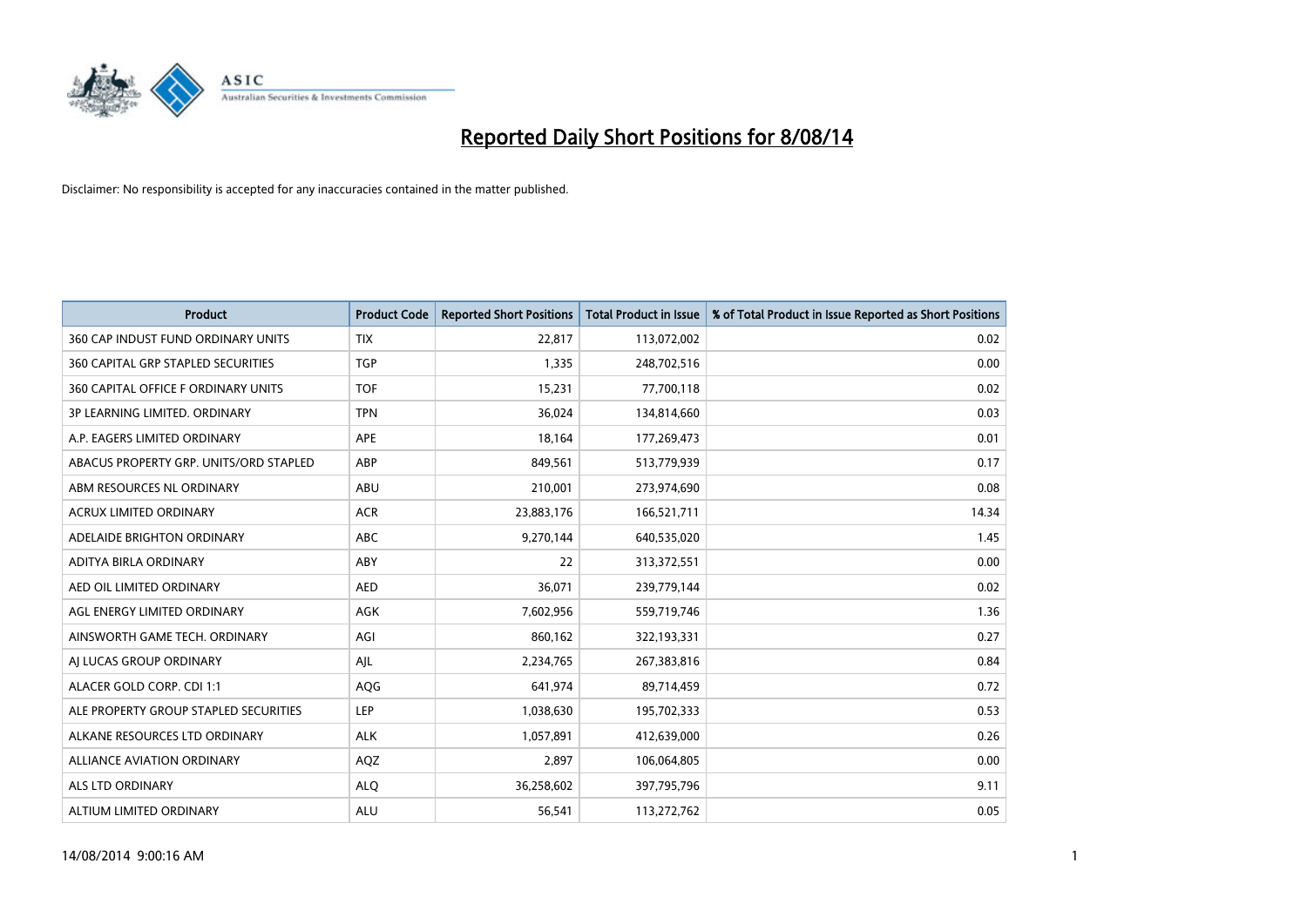

| <b>Product</b>                          | <b>Product Code</b> | <b>Reported Short Positions</b> | <b>Total Product in Issue</b> | % of Total Product in Issue Reported as Short Positions |
|-----------------------------------------|---------------------|---------------------------------|-------------------------------|---------------------------------------------------------|
| ALTONA MINING LTD ORDINARY              | <b>AOH</b>          | 108,343                         | 532,579,704                   | 0.02                                                    |
| ALUMINA LIMITED ORDINARY                | AWC                 | 90,379,888                      | 2,806,225,615                 | 3.22                                                    |
| AMALGAMATED HOLDINGS ORDINARY           | AHD                 | 20,657                          | 157,864,530                   | 0.01                                                    |
| AMCOM TELECOMM. ORDINARY                | AMM                 | 2,349,811                       | 264,835,089                   | 0.89                                                    |
| AMCOR LIMITED ORDINARY                  | AMC                 | 5,835,897                       | 1,206,684,923                 | 0.48                                                    |
| AMP CAPITAL CHINA ORDINARY UNITS        | <b>AGF</b>          | 10,984,000                      | 374,593,484                   | 2.93                                                    |
| AMP LIMITED ORDINARY                    | AMP                 | 22,998,083                      | 2,957,737,964                 | 0.78                                                    |
| ANSELL LIMITED ORDINARY                 | <b>ANN</b>          | 6,504,833                       | 152,937,881                   | 4.25                                                    |
| ANTARES ENERGY LTD ORDINARY             | <b>AZZ</b>          | 101,564                         | 255,000,000                   | 0.04                                                    |
| ANZ BANKING GRP LTD ORDINARY            | ANZ                 | 9,412,553                       | 2,756,593,636                 | 0.34                                                    |
| APA GROUP STAPLED SECURITIES            | APA                 | 14,358,529                      | 835,750,807                   | 1.72                                                    |
| APN NEWS & MEDIA ORDINARY               | <b>APN</b>          | 1,784,969                       | 1,029,041,356                 | 0.17                                                    |
| AQUARIUS PLATINUM. ORDINARY             | <b>AOP</b>          | 3,752,906                       | 1,464,872,899                 | 0.26                                                    |
| AQUILA RESOURCES ORDINARY               | <b>AQA</b>          | 270,253                         | 411,804,442                   | 0.07                                                    |
| ARB CORPORATION ORDINARY                | ARP                 | 1,460,435                       | 72,493,302                    | 2.01                                                    |
| ARDENT LEISURE GROUP STAPLED SECURITIES | AAD                 | 4,803,622                       | 405,055,708                   | 1.19                                                    |
| ARGO INVESTMENTS ORDINARY               | ARG                 | 1,726                           | 661,673,597                   | 0.00                                                    |
| ARISTOCRAT LEISURE ORDINARY             | <b>ALL</b>          | 3,830,573                       | 622,710,823                   | 0.62                                                    |
| ARRIUM LTD ORDINARY                     | ARI                 | 38,732,713                      | 1,366,183,142                 | 2.84                                                    |
| ASALEO CARE LIMITED ORDINARY            | AHY                 | 3,574,235                       | 603,059,070                   | 0.59                                                    |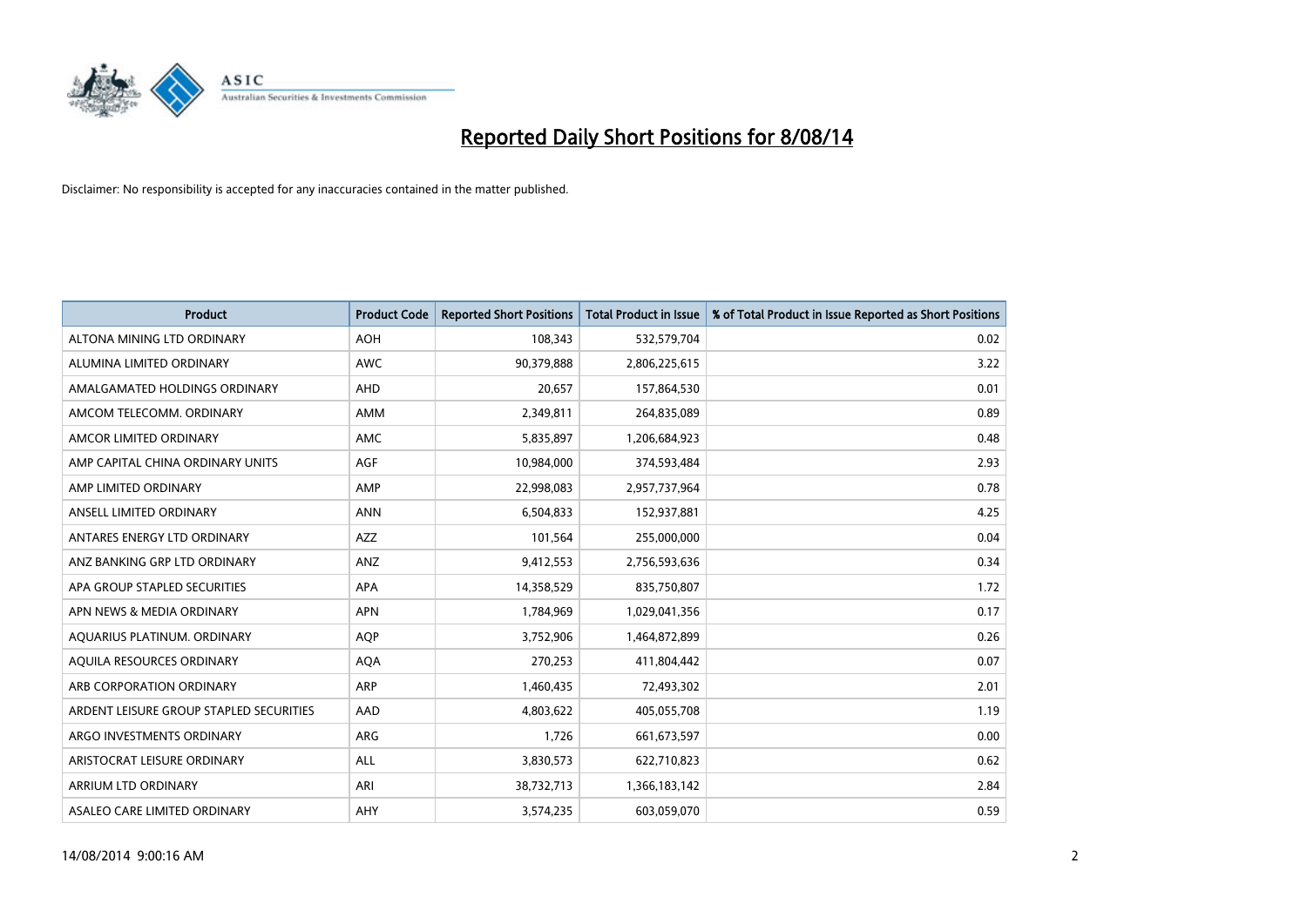

| <b>Product</b>                            | <b>Product Code</b> | <b>Reported Short Positions</b> | <b>Total Product in Issue</b> | % of Total Product in Issue Reported as Short Positions |
|-------------------------------------------|---------------------|---------------------------------|-------------------------------|---------------------------------------------------------|
| ASCIANO LIMITED ORDINARY                  | <b>AIO</b>          | 2,203,400                       | 975,385,664                   | 0.23                                                    |
| ASG GROUP LIMITED ORDINARY                | ASZ                 | 486,487                         | 206,720,839                   | 0.24                                                    |
| ASPEN GROUP ORD/UNITS STAPLED             | <b>APZ</b>          | 121,876                         | 119,948,774                   | 0.10                                                    |
| ASTRO JAP PROP GROUP STAPLED US PROHIBIT. | AJA                 | 24,012                          | 67,211,752                    | 0.04                                                    |
| ASX LIMITED ORDINARY                      | ASX                 | 5,272,763                       | 193,595,162                   | 2.72                                                    |
| ATLAS IRON LIMITED ORDINARY               | <b>AGO</b>          | 141,208,228                     | 915,496,158                   | 15.42                                                   |
| ATRUM COAL NL ORDINARY                    | ATU                 | 241,846                         | 161,624,242                   | 0.15                                                    |
| AURIZON HOLDINGS LTD ORDINARY             | AZJ                 | 3,760,327                       | 2,137,284,503                 | 0.18                                                    |
| AUSDRILL LIMITED ORDINARY                 | <b>ASL</b>          | 22,137,361                      | 312,277,224                   | 7.09                                                    |
| AUSENCO LIMITED ORDINARY                  | AAX                 | 2,303,785                       | 168,449,799                   | 1.37                                                    |
| AUSNET SERVICES STAPLED SECURITIES        | <b>AST</b>          | 37,160,666                      | 3,425,244,162                 | 1.08                                                    |
| <b>AUSTAL LIMITED ORDINARY</b>            | ASB                 | 199,686                         | 346,379,377                   | 0.06                                                    |
| AUSTBROKERS HOLDINGS ORDINARY             | <b>AUB</b>          | 383,793                         | 59,955,596                    | 0.64                                                    |
| AUSTIN ENGINEERING ORDINARY               | ANG                 | 1,440,896                       | 84,274,004                    | 1.71                                                    |
| AUSTRALAND PROPERTY STAPLED SECURITY      | <b>ALZ</b>          | 78,438                          | 578,984,528                   | 0.01                                                    |
| AUSTRALIAN AGRICULT. ORDINARY             | AAC                 | 3,082,817                       | 532,474,721                   | 0.58                                                    |
| AUSTRALIAN FOUNDAT. ORDINARY              | AFI                 | 100                             | 1,049,055,166                 | 0.00                                                    |
| AUSTRALIAN INFR LTD ORDINARY              | <b>AIX</b>          | 14,364                          | 620,733,944                   | 0.00                                                    |
| AUSTRALIAN PHARM, ORDINARY                | API                 | 10,794,584                      | 488,115,883                   | 2.21                                                    |
| AUTOMOTIVE HOLDINGS ORDINARY              | AHE                 | 716,493                         | 306,437,941                   | 0.23                                                    |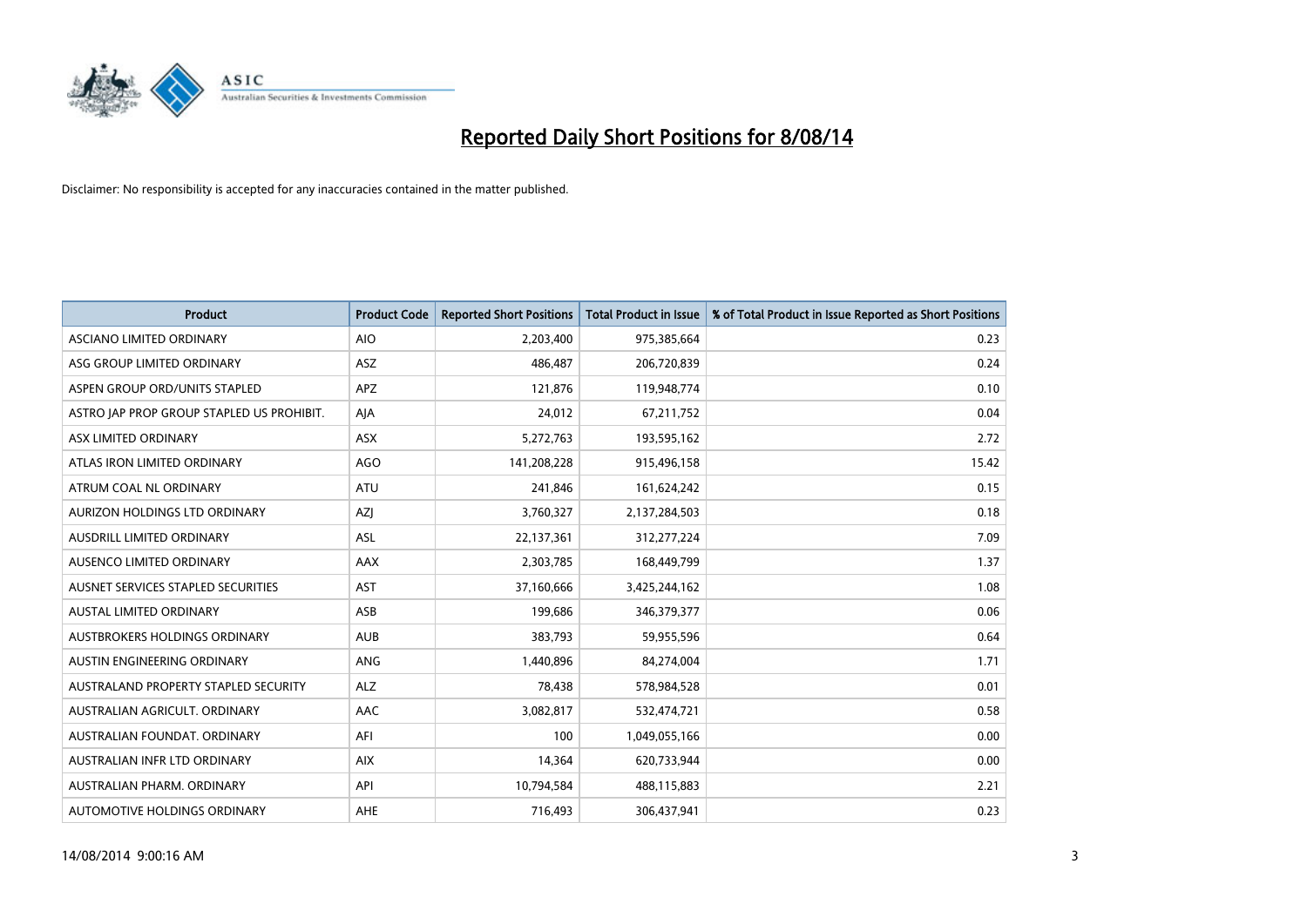

| <b>Product</b>                       | <b>Product Code</b> | <b>Reported Short Positions</b> | <b>Total Product in Issue</b> | % of Total Product in Issue Reported as Short Positions |
|--------------------------------------|---------------------|---------------------------------|-------------------------------|---------------------------------------------------------|
| AVANCO RESOURCES LTD ORDINARY        | AVB                 | 64,708                          | 1,661,675,855                 | 0.00                                                    |
| AVEO GROUP STAPLED SECURITIES        | AOG                 | 10,985,544                      | 500,111,460                   | 2.20                                                    |
| AWE LIMITED ORDINARY                 | AWE                 | 1,034,883                       | 522,696,385                   | 0.20                                                    |
| AZONTO PET LTD ORDINARY              | APY                 | 1                               | 1,159,375,100                 | 0.00                                                    |
| AZUMAH RESOURCES ORDINARY            | <b>AZM</b>          | 1                               | 358,316,919                   | 0.00                                                    |
| <b>BANDANNA ENERGY ORDINARY</b>      | <b>BND</b>          | 24,135,792                      | 528,481,199                   | 4.57                                                    |
| BANK OF QUEENSLAND. ORDINARY         | <b>BOO</b>          | 2,571,731                       | 362,516,534                   | 0.71                                                    |
| <b>BANNERMAN RESOURCES ORDINARY</b>  | <b>BMN</b>          | 354,447                         | 328,995,150                   | 0.11                                                    |
| <b>BASE RES LIMITED ORDINARY</b>     | <b>BSE</b>          | 5,515,197                       | 561,840,029                   | 0.98                                                    |
| <b>BATHURST RES LTD. ORDINARY</b>    | <b>BRL</b>          | 1,235,660                       | 947,828,434                   | 0.13                                                    |
| BC IRON LIMITED ORDINARY             | <b>BCI</b>          | 3,247,163                       | 124,345,439                   | 2.61                                                    |
| BEACH ENERGY LIMITED ORDINARY        | <b>BPT</b>          | 24,344,373                      | 1,292,897,806                 | 1.88                                                    |
| BEADELL RESOURCE LTD ORDINARY        | <b>BDR</b>          | 16,993,810                      | 798,657,280                   | 2.13                                                    |
| <b>BEGA CHEESE LTD ORDINARY</b>      | <b>BGA</b>          | 808,869                         | 152,245,802                   | 0.53                                                    |
| BENDIGO AND ADELAIDE ORDINARY        | <b>BEN</b>          | 12,968,565                      | 447,896,991                   | 2.90                                                    |
| BENTHAM IMF LTD ORDINARY             | <b>IMF</b>          | 3,746,131                       | 165,370,269                   | 2.27                                                    |
| BERKELEY RESOURCES ORDINARY          | <b>BKY</b>          | 202,990                         | 180,361,323                   | 0.11                                                    |
| BETASHARES ASX RES ETF UNITS         | <b>ORE</b>          | 512,000                         | 2,923,641                     | 17.51                                                   |
| <b>BHP BILLITON LIMITED ORDINARY</b> | <b>BHP</b>          | 7,554,908                       | 3,211,691,105                 | 0.24                                                    |
| <b>BIGAIR GROUP LIMITED ORDINARY</b> | <b>BGL</b>          | 45,160                          | 172,872,340                   | 0.03                                                    |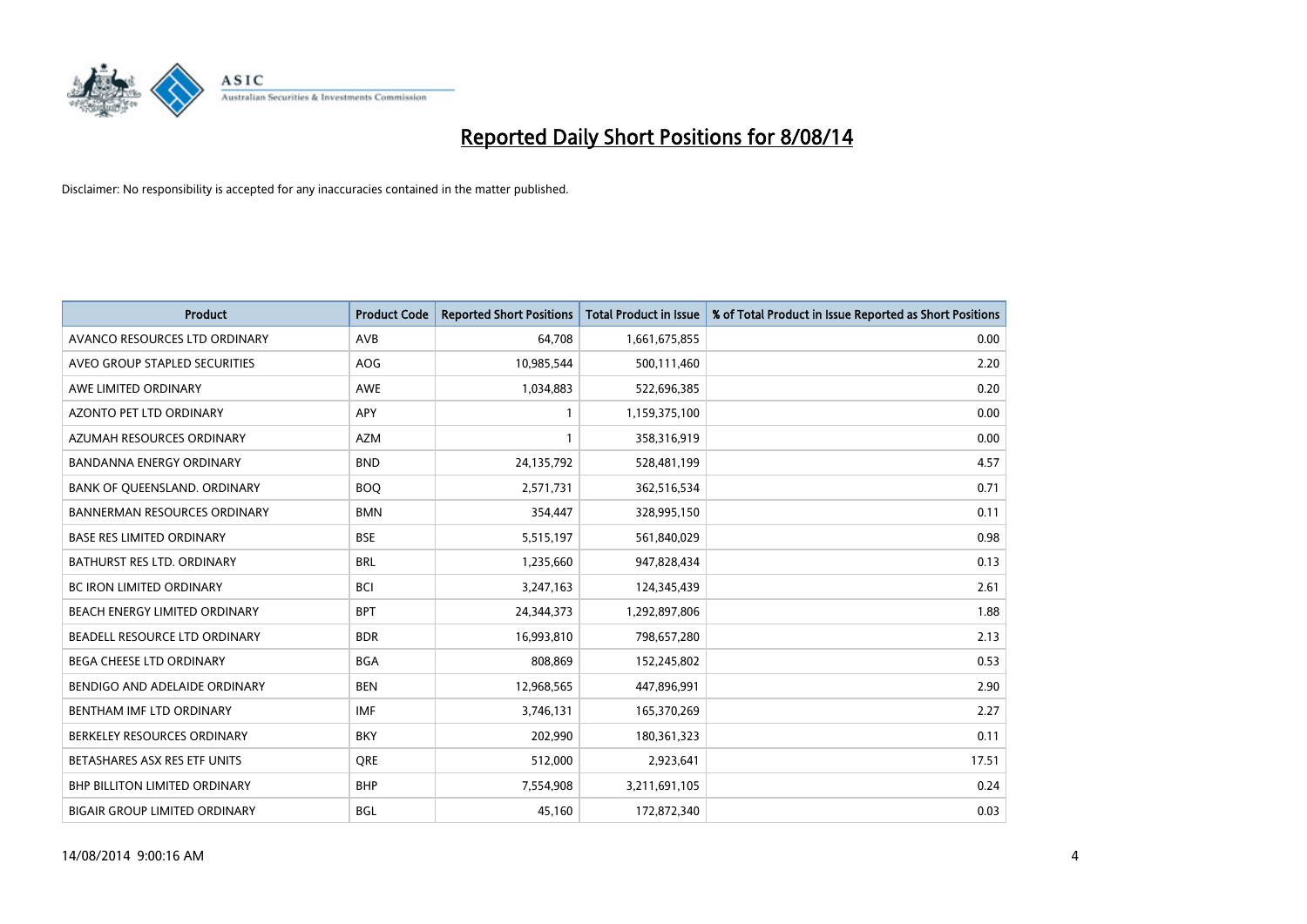

| <b>Product</b>                                | <b>Product Code</b> | <b>Reported Short Positions</b> | <b>Total Product in Issue</b> | % of Total Product in Issue Reported as Short Positions |
|-----------------------------------------------|---------------------|---------------------------------|-------------------------------|---------------------------------------------------------|
| <b>BILLABONG ORDINARY</b>                     | <b>BBG</b>          | 12,668,927                      | 990,370,034                   | 1.28                                                    |
| <b>BIONOMICS LIMITED ORDINARY</b>             | <b>BNO</b>          | 71.000                          | 417,356,567                   | 0.02                                                    |
| <b>BLACKHAM RESOURCES ORDINARY</b>            | <b>BLK</b>          | 128,700                         | 118,612,952                   | 0.11                                                    |
| <b>BLACKMORES LIMITED ORDINARY</b>            | <b>BKL</b>          | 3,585                           | 17,114,947                    | 0.02                                                    |
| <b>BLACKTHORN RESOURCES ORD US PROHIBITED</b> | <b>BTR</b>          | 4,019                           | 164,285,950                   | 0.00                                                    |
| <b>BLUESCOPE STEEL LTD ORDINARY</b>           | <b>BSL</b>          | 2,337,508                       | 558,848,896                   | 0.42                                                    |
| <b>BOART LONGYEAR ORDINARY</b>                | <b>BLY</b>          | 33,535,671                      | 461,163,412                   | 7.27                                                    |
| <b>BORAL LIMITED, ORDINARY</b>                | <b>BLD</b>          | 14,961,656                      | 782,736,249                   | 1.91                                                    |
| <b>BRADKEN LIMITED ORDINARY</b>               | <b>BKN</b>          | 15,373,822                      | 171,027,249                   | 8.99                                                    |
| <b>BRAMBLES LIMITED ORDINARY</b>              | <b>BXB</b>          | 1,646,067                       | 1,563,444,334                 | 0.11                                                    |
| <b>BREVILLE GROUP LTD ORDINARY</b>            | <b>BRG</b>          | 2,940,847                       | 130,095,322                   | 2.26                                                    |
| <b>BRICKWORKS LIMITED ORDINARY</b>            | <b>BKW</b>          | 97,094                          | 148,038,996                   | 0.07                                                    |
| BROCKMAN MINING LTD ORDINARY                  | <b>BCK</b>          | 414.026                         | 8,381,982,131                 | 0.00                                                    |
| <b>BURU ENERGY ORDINARY</b>                   | <b>BRU</b>          | 18,878,631                      | 298,505,530                   | 6.32                                                    |
| <b>BWP TRUST ORDINARY UNITS</b>               | <b>BWP</b>          | 7,979,076                       | 634,395,195                   | 1.26                                                    |
| <b>CABCHARGE AUSTRALIA ORDINARY</b>           | CAB                 | 12,185,342                      | 120,430,683                   | 10.12                                                   |
| CALTEX AUSTRALIA ORDINARY                     | <b>CTX</b>          | 3,034,020                       | 270,000,000                   | 1.12                                                    |
| CAPE LAMBERT RES LTD ORDINARY                 | <b>CFE</b>          | 125,020                         | 632,227,857                   | 0.02                                                    |
| CAPITOL HEALTH ORDINARY                       | CAI                 | 349,113                         | 431,180,115                   | 0.08                                                    |
| <b>CARDNO LIMITED ORDINARY</b>                | CDD                 | 8,006,349                       | 163,266,973                   | 4.90                                                    |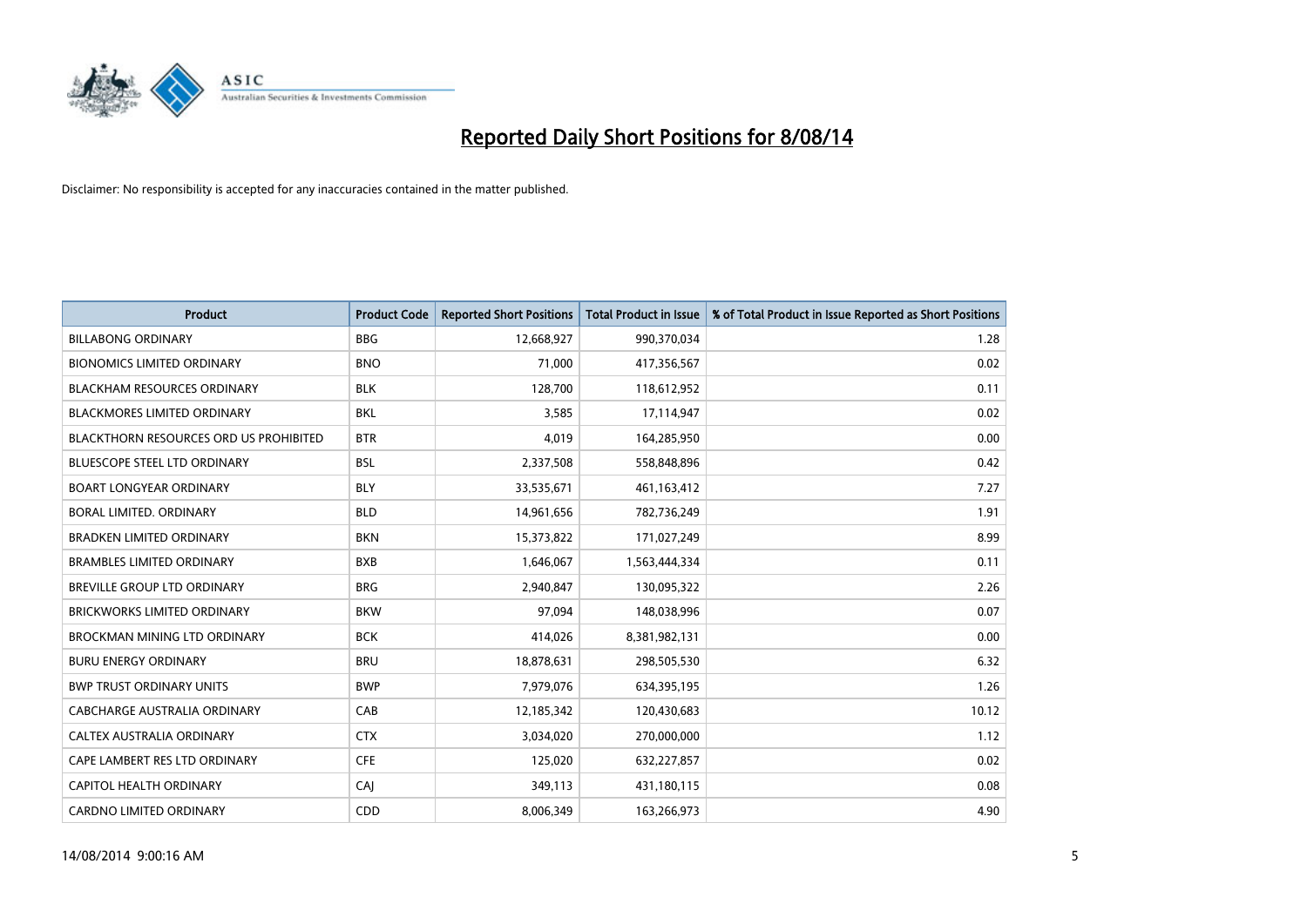

| <b>Product</b>                          | <b>Product Code</b> | <b>Reported Short Positions</b> | <b>Total Product in Issue</b> | % of Total Product in Issue Reported as Short Positions |
|-----------------------------------------|---------------------|---------------------------------|-------------------------------|---------------------------------------------------------|
| CARINDALE PROPERTY UNIT                 | <b>CDP</b>          | 67                              | 70,000,000                    | 0.00                                                    |
| CARNARVON PETROLEUM ORDINARY            | <b>CVN</b>          | 734                             | 987,176,977                   | 0.00                                                    |
| CARSALES.COM LTD ORDINARY               | <b>CRZ</b>          | 6,838,198                       | 237,828,965                   | 2.88                                                    |
| <b>CASH CONVERTERS ORDINARY</b>         | CCV                 | 8,952,318                       | 428,886,124                   | 2.09                                                    |
| CEDAR WOODS PROP. ORDINARY              | <b>CWP</b>          | 147,631                         | 78,336,371                    | 0.19                                                    |
| CENTRAL PETROLEUM ORDINARY              | <b>CTP</b>          | 3,659,443                       | 348,718,957                   | 1.05                                                    |
| <b>CERAMIC FUEL CELLS ORDINARY</b>      | <b>CFU</b>          | 4,058                           | 2,529,051,765                 | 0.00                                                    |
| CFS RETAIL TRUST GRP STAPLED SECURITIES | <b>CFX</b>          | 55,782,853                      | 3,018,050,810                 | 1.85                                                    |
| <b>CHALLENGER LIMITED ORDINARY</b>      | <b>CGF</b>          | 238,992                         | 530,862,585                   | 0.05                                                    |
| CHANDLER MACLEOD LTD ORDINARY           | <b>CMG</b>          | 15,673                          | 547,985,086                   | 0.00                                                    |
| CHARTER HALL GROUP STAPLED US PROHIBIT. | <b>CHC</b>          | 499,219                         | 347,989,262                   | 0.14                                                    |
| <b>CHARTER HALL RETAIL UNITS</b>        | <b>CQR</b>          | 10,274,203                      | 369,040,750                   | 2.78                                                    |
| <b>CHORUS LIMITED ORDINARY</b>          | <b>CNU</b>          | 49,017                          | 396,369,767                   | 0.01                                                    |
| COAL OF AFRICA LTD ORDINARY             | <b>CZA</b>          | 426                             | 1,048,368,613                 | 0.00                                                    |
| <b>COALSPUR MINES LTD ORDINARY</b>      | <b>CPL</b>          | 2,082,496                       | 641,544,455                   | 0.32                                                    |
| <b>COBAR CONSOLIDATED ORDINARY</b>      | CCU                 | 100,000                         | 329,715,353                   | 0.03                                                    |
| COCA-COLA AMATIL ORDINARY               | <b>CCL</b>          | 11,317,918                      | 763,590,249                   | 1.48                                                    |
| <b>COCHLEAR LIMITED ORDINARY</b>        | <b>COH</b>          | 9,163,402                       | 57,062,020                    | 16.06                                                   |
| <b>COCKATOO COAL ORDINARY</b>           | <b>COK</b>          | 167,987                         | 4,560,196,928                 | 0.00                                                    |
| CODAN LIMITED ORDINARY                  | <b>CDA</b>          | 411,853                         | 176,969,924                   | 0.23                                                    |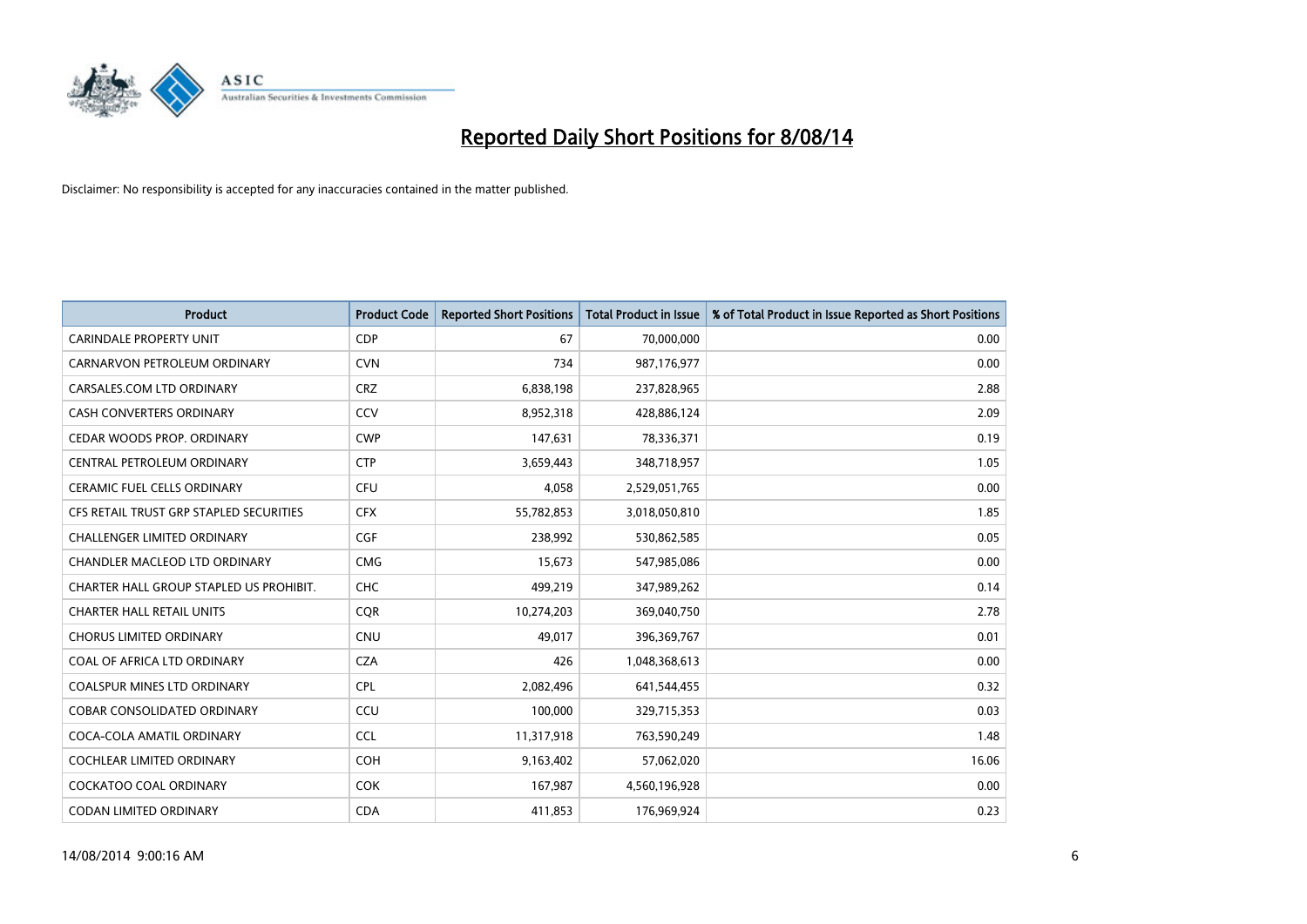

| <b>Product</b>                          | <b>Product Code</b> | <b>Reported Short Positions</b> | <b>Total Product in Issue</b> | % of Total Product in Issue Reported as Short Positions |
|-----------------------------------------|---------------------|---------------------------------|-------------------------------|---------------------------------------------------------|
| <b>COFFEY INTERNATIONAL ORDINARY</b>    | <b>COF</b>          | 7,994                           | 255,833,165                   | 0.00                                                    |
| <b>COKAL LTD ORDINARY</b>               | <b>CKA</b>          | 6,820                           | 471,103,926                   | 0.00                                                    |
| <b>COLLECTION HOUSE ORDINARY</b>        | <b>CLH</b>          | 2,167,600                       | 129,717,785                   | 1.67                                                    |
| <b>COLLINS FOODS LTD ORDINARY</b>       | <b>CKF</b>          | 100,000                         | 93,000,003                    | 0.11                                                    |
| COMMONWEALTH BANK, ORDINARY             | <b>CBA</b>          | 13,466,596                      | 1,621,319,194                 | 0.83                                                    |
| <b>COMPASS RESOURCES ORDINARY</b>       | <b>CMR</b>          | 7,472                           | 1,403,744,100                 | 0.00                                                    |
| <b>COMPUTERSHARE LTD ORDINARY</b>       | <b>CPU</b>          | 7,136,308                       | 556,203,079                   | 1.28                                                    |
| COOPER ENERGY LTD ORDINARY              | <b>COE</b>          | 90,901                          | 329,235,509                   | 0.03                                                    |
| <b>CORP TRAVEL LIMITED ORDINARY</b>     | <b>CTD</b>          | 333,004                         | 89,931,376                    | 0.37                                                    |
| <b>COVER-MORE GRP LTD ORDINARY</b>      | <b>CVO</b>          | 6,308,281                       | 317,750,000                   | 1.99                                                    |
| <b>CREDIT CORP GROUP ORDINARY</b>       | <b>CCP</b>          | 187,388                         | 46,131,882                    | 0.41                                                    |
| <b>CROMWELL PROP STAPLED SECURITIES</b> | <b>CMW</b>          | 11,086,690                      | 1,727,280,850                 | 0.64                                                    |
| <b>CROWE HORWATH AUS ORDINARY</b>       | <b>CRH</b>          | 470,637                         | 273,005,429                   | 0.17                                                    |
| CROWN RESORTS LTD ORDINARY              | <b>CWN</b>          | 5,628,979                       | 728,394,185                   | 0.77                                                    |
| <b>CSG LIMITED ORDINARY</b>             | CSV                 | 135,654                         | 278,990,492                   | 0.05                                                    |
| <b>CSL LIMITED ORDINARY</b>             | <b>CSL</b>          | 577,309                         | 474,588,196                   | 0.12                                                    |
| <b>CSR LIMITED ORDINARY</b>             | <b>CSR</b>          | 19,754,904                      | 506,000,315                   | 3.90                                                    |
| <b>CUDECO LIMITED ORDINARY</b>          | CDU                 | 8,316,065                       | 235,119,260                   | 3.54                                                    |
| DART ENERGY LTD ORDINARY                | <b>DTE</b>          | 16,213,693                      | 1,108,752,733                 | 1.46                                                    |
| DATA#3 LIMITED ORDINARY                 | <b>DTL</b>          | 209,218                         | 153,974,950                   | 0.14                                                    |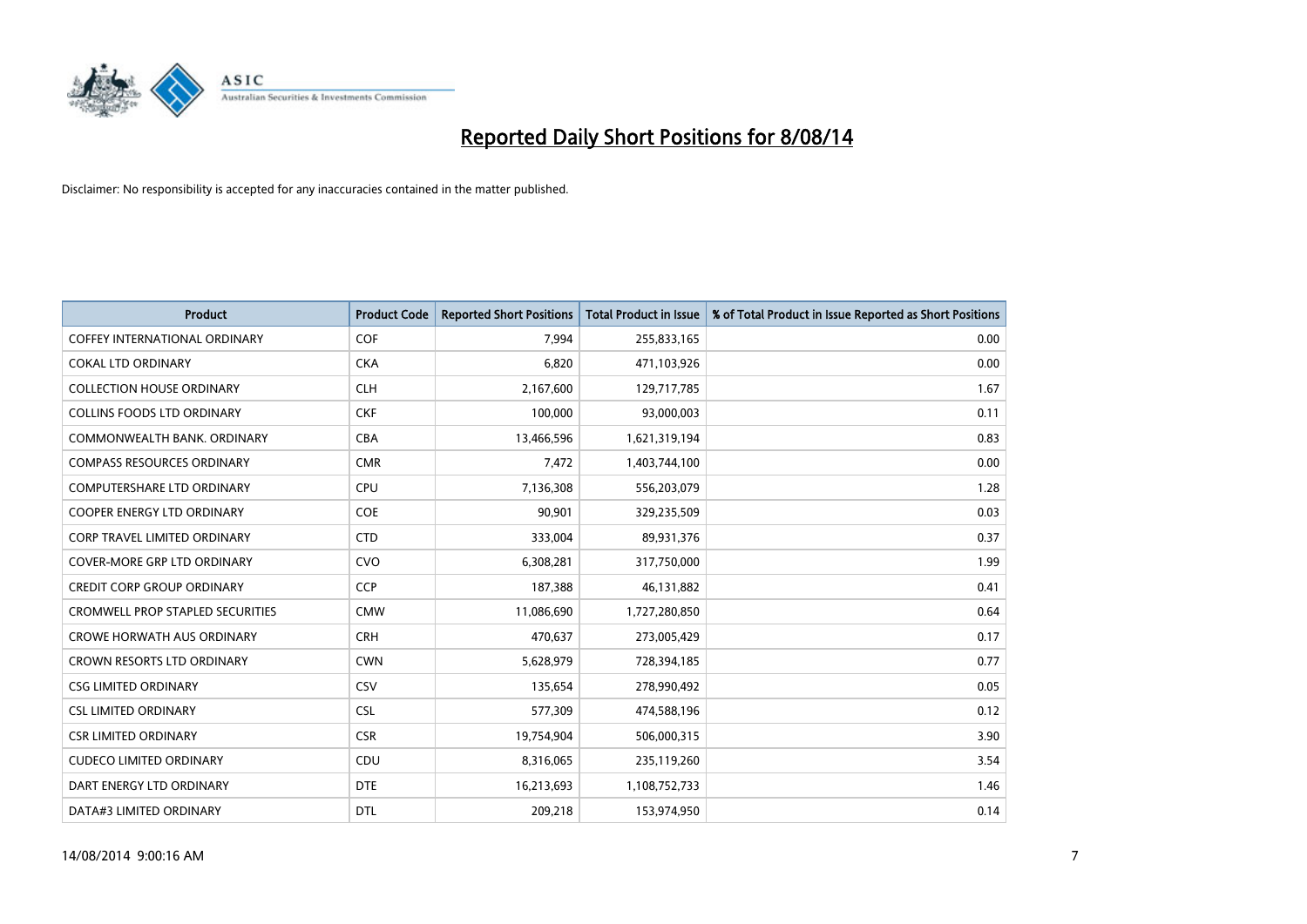

| <b>Product</b>                       | <b>Product Code</b> | <b>Reported Short Positions</b> | <b>Total Product in Issue</b> | % of Total Product in Issue Reported as Short Positions |
|--------------------------------------|---------------------|---------------------------------|-------------------------------|---------------------------------------------------------|
| DECMIL GROUP LIMITED ORDINARY        | <b>DCG</b>          | 1,291,819                       | 168,657,794                   | 0.77                                                    |
| DEEP YELLOW LIMITED ORDINARY         | <b>DYL</b>          | 947                             | 1,708,965,890                 | 0.00                                                    |
| DEXUS PROPERTY GROUP STAPLED UNITS   | <b>DXS</b>          | 19,611,831                      | 5,433,110,810                 | 0.36                                                    |
| DICK SMITH HLDGS ORDINARY            | <b>DSH</b>          | 19,962,486                      | 236,511,364                   | 8.44                                                    |
| DISCOVERY METALS LTD ORDINARY        | <b>DML</b>          | 614,804                         | 644,039,581                   | 0.10                                                    |
| DOMINO PIZZA ENTERPR ORDINARY        | <b>DMP</b>          | 2,178,786                       | 85,933,273                    | 2.54                                                    |
| DONACO INTERNATIONAL ORDINARY        | <b>DNA</b>          | 4,063,162                       | 460,293,231                   | 0.88                                                    |
| DORAY MINERALS LTD ORDINARY          | <b>DRM</b>          | 93,674                          | 164,759,256                   | 0.06                                                    |
| DOWNER EDI LIMITED ORDINARY          | <b>DOW</b>          | 20,727,813                      | 435,399,975                   | 4.76                                                    |
| DRILLSEARCH ENERGY ORDINARY          | <b>DLS</b>          | 16,560,423                      | 445,915,456                   | 3.71                                                    |
| DUET GROUP STAPLED US PROHIBIT.      | <b>DUE</b>          | 5,409,709                       | 1,317,809,323                 | 0.41                                                    |
| <b>DULUXGROUP LIMITED ORDINARY</b>   | <b>DLX</b>          | 645,576                         | 383,503,942                   | 0.17                                                    |
| <b>DWS LTD ORDINARY</b>              | <b>DWS</b>          | 195,096                         | 132,362,763                   | 0.15                                                    |
| ECHO ENTERTAINMENT ORDINARY          | <b>EGP</b>          | 7,787,918                       | 825,672,730                   | 0.94                                                    |
| <b>ELDERS LIMITED ORDINARY</b>       | <b>ELD</b>          | 19,146,462                      | 455,013,329                   | 4.21                                                    |
| ELEMENTAL MINERALS ORDINARY          | <b>ELM</b>          | 103,869                         | 315,663,391                   | 0.03                                                    |
| <b>EMECO HOLDINGS ORDINARY</b>       | <b>EHL</b>          | 6,844,680                       | 599,675,707                   | 1.14                                                    |
| <b>ENDEAVOUR MIN CORP CDI 1:1</b>    | <b>EVR</b>          | 31,265                          | 55,837,996                    | 0.06                                                    |
| <b>ENERGY RESOURCES ORDINARY 'A'</b> | <b>ERA</b>          | 10,795,254                      | 517,725,062                   | 2.09                                                    |
| <b>ENERGY WORLD CORPOR. ORDINARY</b> | <b>EWC</b>          | 43,240,586                      | 1,734,166,672                 | 2.49                                                    |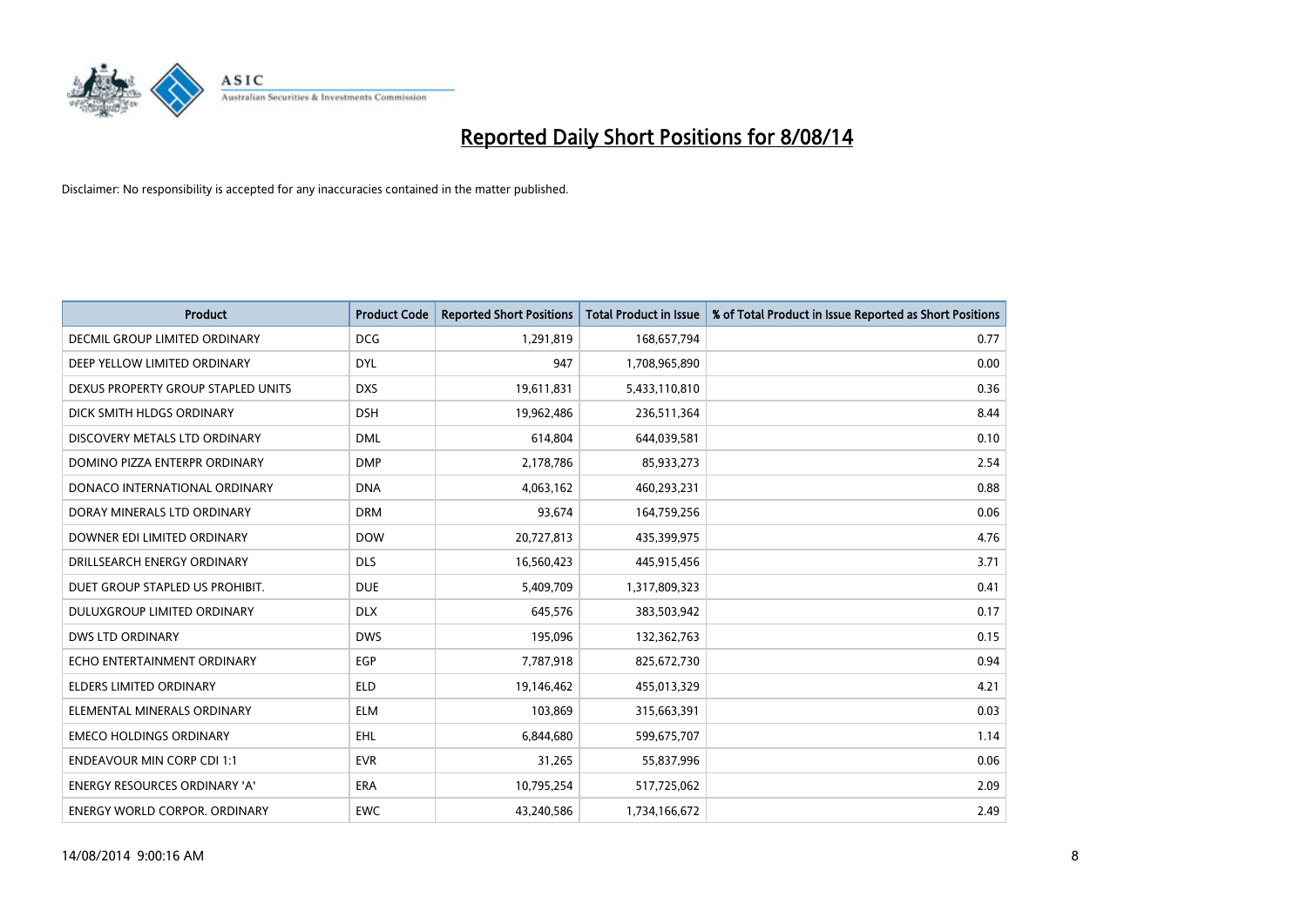

| <b>Product</b>                         | <b>Product Code</b> | <b>Reported Short Positions</b> | <b>Total Product in Issue</b> | % of Total Product in Issue Reported as Short Positions |
|----------------------------------------|---------------------|---------------------------------|-------------------------------|---------------------------------------------------------|
| <b>ENVESTRA LIMITED ORDINARY</b>       | <b>ENV</b>          | 29,566                          | 1,796,808,474                 | 0.00                                                    |
| EQUATORIAL RES LTD ORDINARY            | EQX                 | 174                             | 122,185,353                   | 0.00                                                    |
| EQUITY TRUSTEES ORDINARY               | EQT                 | 19                              | 19,105,788                    | 0.00                                                    |
| ERM POWER LIMITED ORDINARY             | EPW                 | 913,396                         | 239,269,727                   | 0.38                                                    |
| ESERVGLOBAL LIMITED ORDINARY           | ESV                 | 39,394                          | 254,045,997                   | 0.02                                                    |
| EVOLUTION MINING LTD ORDINARY          | <b>EVN</b>          | 28,382,207                      | 712,493,836                   | 3.98                                                    |
| FAIRFAX MEDIA LTD ORDINARY             | <b>FXI</b>          | 66,113,027                      | 2,351,955,725                 | 2.81                                                    |
| FANTASTIC HOLDINGS ORDINARY            | <b>FAN</b>          | 14,643                          | 103,068,398                   | 0.01                                                    |
| <b>FAR LTD ORDINARY</b>                | <b>FAR</b>          | 2,377,123                       | 2,699,846,742                 | 0.09                                                    |
| FEDERATION CNTRES ORD/UNIT STAPLED SEC | FDC                 | 779,364                         | 1,427,641,565                 | 0.05                                                    |
| FINBAR GROUP LIMITED ORDINARY          | FRI                 | 11,736                          | 227,018,204                   | 0.01                                                    |
| FISHER & PAYKEL H. ORDINARY            | <b>FPH</b>          | 6,984                           | 555,593,553                   | 0.00                                                    |
| FLEETWOOD CORP ORDINARY                | <b>FWD</b>          | 2,122,387                       | 60,581,211                    | 3.50                                                    |
| FLETCHER BUILDING ORDINARY             | <b>FBU</b>          | 1,359,783                       | 687,854,788                   | 0.20                                                    |
| FLEXIGROUP LIMITED ORDINARY            | <b>FXL</b>          | 4,505,288                       | 304,096,060                   | 1.48                                                    |
| FLIGHT CENTRE TRAVEL ORDINARY          | <b>FLT</b>          | 5,765,266                       | 100,576,977                   | 5.73                                                    |
| FLINDERS MINES LTD ORDINARY            | <b>FMS</b>          | 43,919,000                      | 2,400,995,602                 | 1.83                                                    |
| FOCUS MINERALS LTD ORDINARY            | <b>FML</b>          | 4,905,221                       | 9,137,375,877                 | 0.05                                                    |
| <b>FOLKESTONE EDU TRUST UNITS</b>      | <b>FET</b>          | 21,433                          | 205,069,661                   | 0.01                                                    |
| FONTERRA SHARE FUND ORDINARY UNITS     | <b>FSF</b>          | 83                              | 109,777,717                   | 0.00                                                    |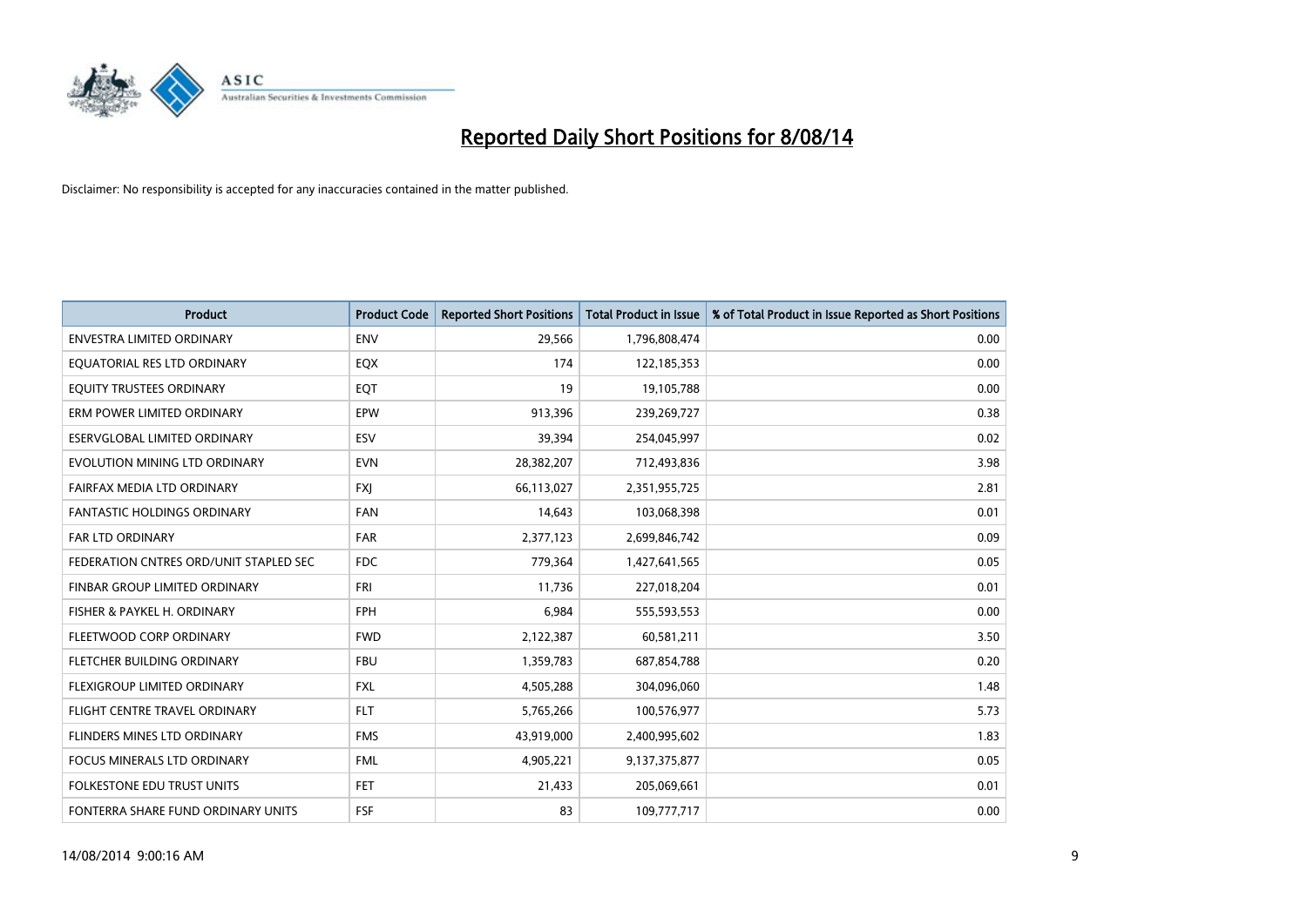

| <b>Product</b>                                   | <b>Product Code</b> | <b>Reported Short Positions</b> | <b>Total Product in Issue</b> | % of Total Product in Issue Reported as Short Positions |
|--------------------------------------------------|---------------------|---------------------------------|-------------------------------|---------------------------------------------------------|
| FORTESCUE METALS GRP ORDINARY                    | <b>FMG</b>          | 227,431,488                     | 3,113,798,151                 | 7.30                                                    |
| FREEDOM FOOD LTD ORDINARY                        | <b>FNP</b>          | 6,863                           | 150,645,371                   | 0.00                                                    |
| <b>G.U.D. HOLDINGS ORDINARY</b>                  | GUD                 | 2,515,958                       | 70,939,492                    | 3.55                                                    |
| <b>G8 EDUCATION LIMITED ORDINARY</b>             | <b>GEM</b>          | 18,045,767                      | 332,073,918                   | 5.43                                                    |
| <b>GALAXY RESOURCES ORDINARY</b>                 | <b>GXY</b>          | 46,556                          | 1,064,493,083                 | 0.00                                                    |
| <b>GDI PROPERTY GRP STAPLED SECURITIES</b>       | GDI                 | 168,323                         | 567,575,025                   | 0.03                                                    |
| <b>GENETIC TECHNOLOGIES ORDINARY</b>             | <b>GTG</b>          | 48,000                          | 637,146,442                   | 0.01                                                    |
| <b>GENWORTH MORTGAGE ORDINARY</b>                | <b>GMA</b>          | 468,183                         | 650,000,000                   | 0.07                                                    |
| <b>GEODYNAMICS LIMITED ORDINARY</b>              | GDY                 | 819                             | 435,880,130                   | 0.00                                                    |
| <b>GINDALBIE METALS LTD ORDINARY</b>             | GBG                 | 35,667,593                      | 1,494,884,657                 | 2.39                                                    |
| <b>GOODMAN FIELDER, ORDINARY</b>                 | GFF                 | 12,391,213                      | 1,955,559,207                 | 0.63                                                    |
| <b>GOODMAN GROUP STAPLED</b>                     | <b>GMG</b>          | 7,830,858                       | 1,727,685,976                 | 0.45                                                    |
| GPT GROUP STAPLED SEC.                           | <b>GPT</b>          | 6,560,676                       | 1,685,460,955                 | 0.39                                                    |
| <b>GRAINCORP LIMITED A CLASS ORDINARY</b>        | <b>GNC</b>          | 13,203,087                      | 228,855,628                   | 5.77                                                    |
| <b>GRANGE RESOURCES. ORDINARY</b>                | <b>GRR</b>          | 5,224,025                       | 1,157,097,869                 | 0.45                                                    |
| <b>GREENCROSS LIMITED ORDINARY</b>               | GXL                 | 2,584,402                       | 110,654,390                   | 2.34                                                    |
| <b>GREENLAND MIN EN LTD ORDINARY</b>             | GGG                 | 5,247,584                       | 668,464,377                   | 0.79                                                    |
| <b>GREENLAND MIN EN LTD RIGHTS 26-JUN-14</b>     | GGGR                | 4,630                           | 88,685,050                    | 0.01                                                    |
| <b>GROWTHPOINT PROPERTY ORD/UNIT STAPLED SEC</b> | GOZ                 | 85,705                          | 540,115,360                   | 0.02                                                    |
| <b>GRYPHON MINERALS LTD ORDINARY</b>             | GRY                 | 4,366,686                       | 401,011,505                   | 1.09                                                    |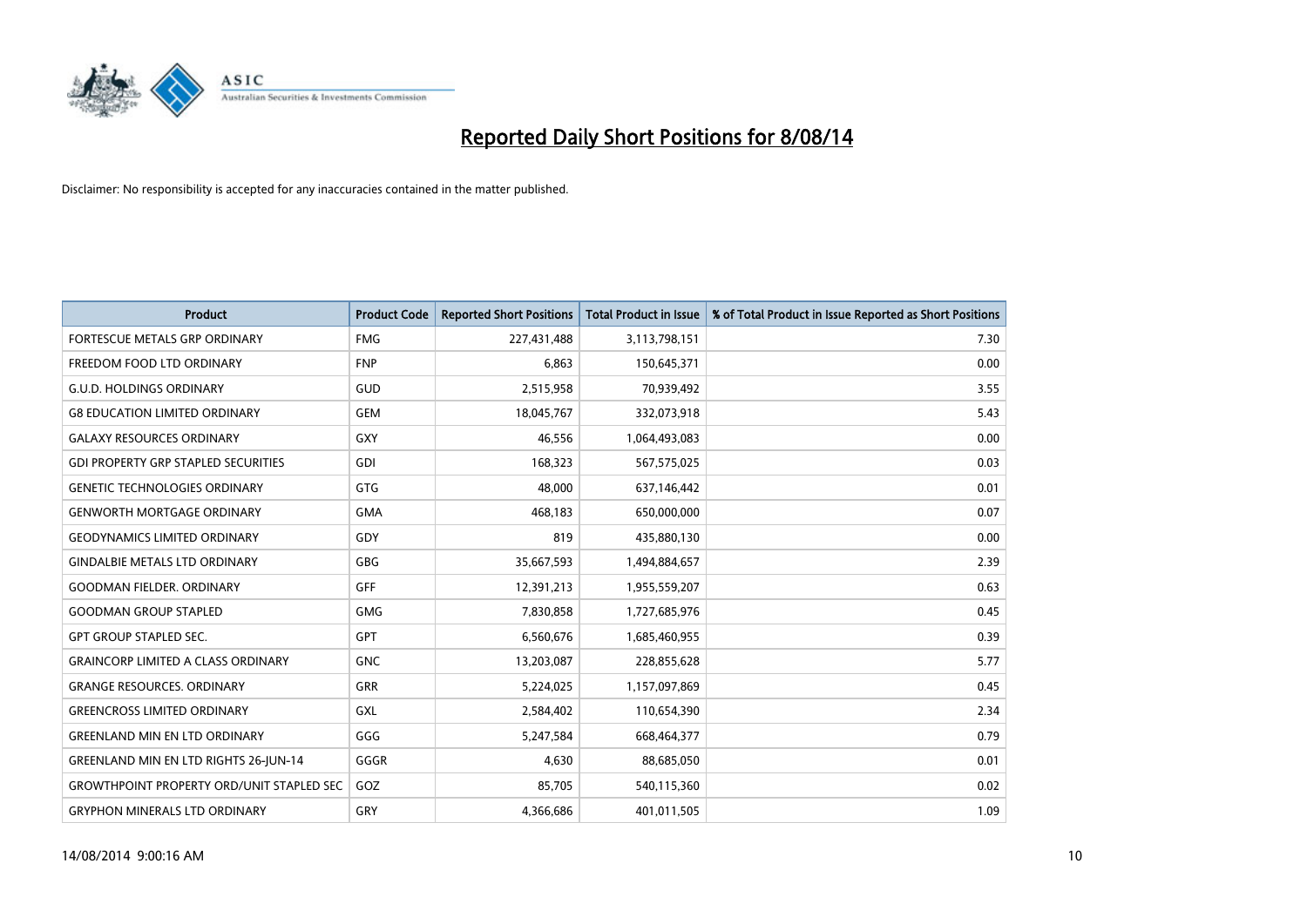

| <b>Product</b>                           | <b>Product Code</b> | <b>Reported Short Positions</b> | <b>Total Product in Issue</b> | % of Total Product in Issue Reported as Short Positions |
|------------------------------------------|---------------------|---------------------------------|-------------------------------|---------------------------------------------------------|
| <b>GUILDFORD COAL LTD ORDINARY</b>       | <b>GUF</b>          | 522,502                         | 845,190,354                   | 0.06                                                    |
| <b>GWA GROUP LTD ORDINARY</b>            | GWA                 | 16,785,627                      | 306,533,770                   | 5.48                                                    |
| HARVEY NORMAN ORDINARY                   | <b>HVN</b>          | 46,725,758                      | 1,062,316,784                 | 4.40                                                    |
| <b>HENDERSON GROUP CDI 1:1</b>           | <b>HGG</b>          | 5,202,963                       | 664,599,011                   | 0.78                                                    |
| HFA HOLDINGS LIMITED ORDINARY            | <b>HFA</b>          | 3,809                           | 136,548,880                   | 0.00                                                    |
| HIGHFIELD RES LTD ORDINARY               | <b>HFR</b>          | 55,000                          | 155,825,003                   | 0.04                                                    |
| HILLS LTD ORDINARY                       | HIL                 | 43,856                          | 234,192,711                   | 0.02                                                    |
| HORIZON OIL LIMITED ORDINARY             | <b>HZN</b>          | 52,610,807                      | 1,301,981,265                 | 4.04                                                    |
| <b>IBUY GROUP LTD ORDINARY</b>           | <b>IBY</b>          | 13,988                          | 426,069,834                   | 0.00                                                    |
| <b>ICAR ASIA LTD ORDINARY</b>            | ICQ                 | 29,123                          | 122,502,174                   | 0.02                                                    |
| <b>IINET LIMITED ORDINARY</b>            | <b>IIN</b>          | 7,458,974                       | 161,238,847                   | 4.63                                                    |
| <b>ILUKA RESOURCES ORDINARY</b>          | ILU                 | 43,219,351                      | 418,700,517                   | 10.32                                                   |
| <b>IMDEX LIMITED ORDINARY</b>            | <b>IMD</b>          | 3,317,312                       | 212,110,368                   | 1.56                                                    |
| <b>IMX RESOURCES LTD ORDINARY</b>        | <b>IXR</b>          | $\mathbf{1}$                    | 396,497,145                   | 0.00                                                    |
| <b>INCITEC PIVOT ORDINARY</b>            | IPL                 | 36,952,310                      | 1,654,998,197                 | 2.23                                                    |
| INDEPENDENCE GROUP ORDINARY              | <b>IGO</b>          | 391,649                         | 234,253,306                   | 0.17                                                    |
| INDOPHIL RESOURCES ORDINARY              | <b>IRN</b>          | 1,186,900                       | 1,203,146,194                 | 0.10                                                    |
| <b>INDUSTRIA REIT STAPLED</b>            | <b>IDR</b>          | 109,750                         | 125,000,001                   | 0.09                                                    |
| <b>INFIGEN ENERGY STAPLED SECURITIES</b> | <b>IFN</b>          | 2,438,972                       | 764,993,434                   | 0.32                                                    |
| INGENIA GROUP STAPLED SECURITIES         | <b>INA</b>          | 2,432,433                       | 678,058,232                   | 0.36                                                    |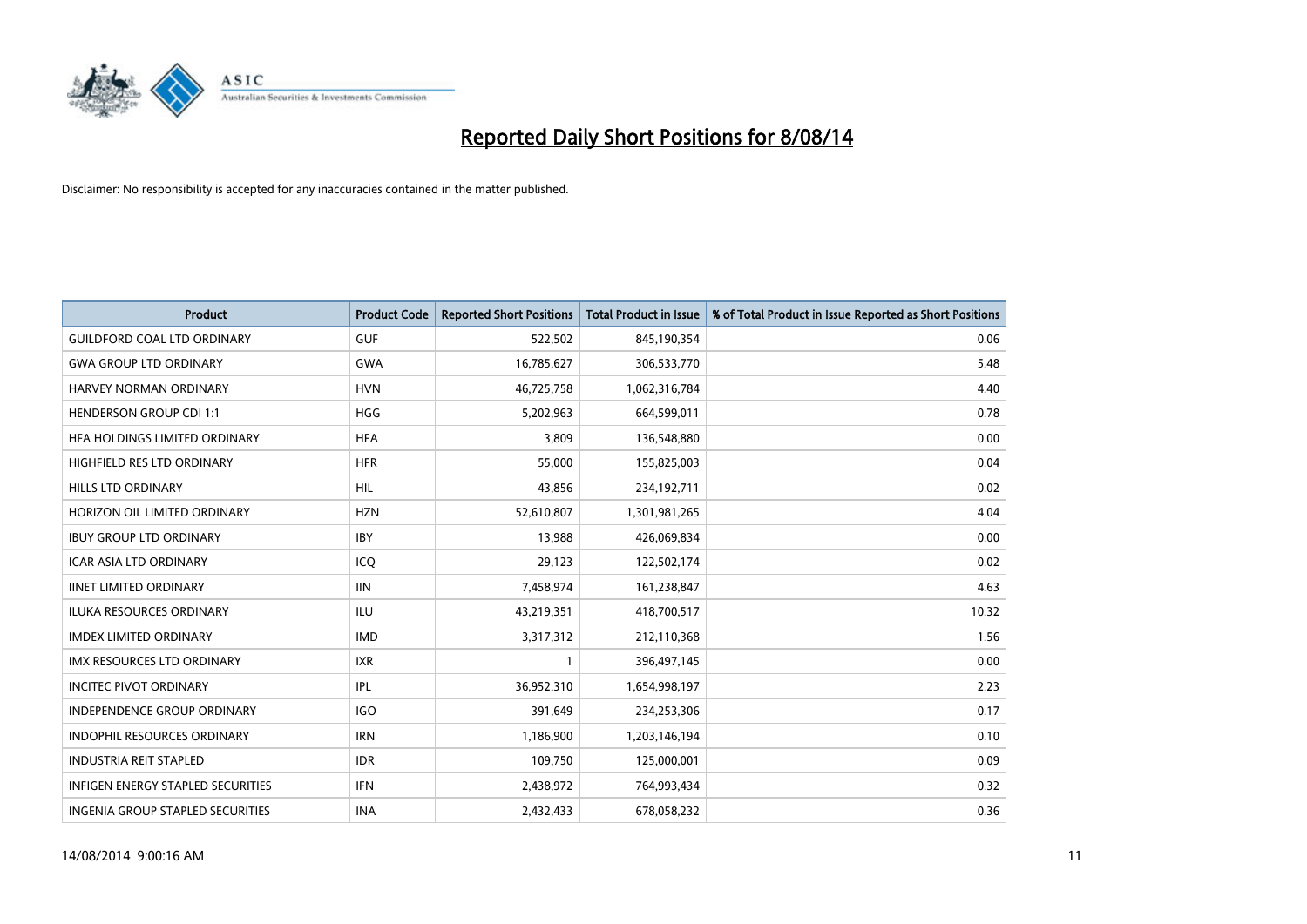

| <b>Product</b>                                  | <b>Product Code</b> | <b>Reported Short Positions</b> | <b>Total Product in Issue</b> | % of Total Product in Issue Reported as Short Positions |
|-------------------------------------------------|---------------------|---------------------------------|-------------------------------|---------------------------------------------------------|
| <b>INSURANCE AUSTRALIA ORDINARY</b>             | <b>IAG</b>          | 8,158,079                       | 2,341,618,048                 | 0.35                                                    |
| <b>INTREPID MINES ORDINARY</b>                  | <b>IAU</b>          | 3,983,346                       | 557,420,429                   | 0.71                                                    |
| <b>INVESTA OFFICE FUND STAPLED SECURITIES</b>   | <b>IOF</b>          | 833,583                         | 614,047,458                   | 0.14                                                    |
| <b>INVOCARE LIMITED ORDINARY</b>                | <b>IVC</b>          | 6,239,167                       | 110,030,298                   | 5.67                                                    |
| <b>IOOF HOLDINGS LTD ORDINARY</b>               | IFL                 | 15,003,055                      | 232,118,034                   | 6.46                                                    |
| <b>IPROPERTY GROUP LTD ORDINARY</b>             | <b>IPP</b>          | 3,153,551                       | 181,703,204                   | 1.74                                                    |
| <b>IRESS LIMITED ORDINARY</b>                   | <b>IRE</b>          | 5,870,440                       | 159,097,319                   | 3.69                                                    |
| <b>IRON ORE HOLDINGS ORDINARY</b>               | <b>IOH</b>          | 26,197                          | 161,174,005                   | 0.02                                                    |
| <b>ISELECT LTD ORDINARY</b>                     | <b>ISU</b>          | 294,697                         | 260,889,894                   | 0.11                                                    |
| <b>ISENTIA GROUP LTD ORDINARY</b>               | <b>ISD</b>          | 19,056                          | 200,000,001                   | 0.01                                                    |
| <b>JAMES HARDIE INDUST CHESS DEPOSITARY INT</b> | <b>IHX</b>          | 5,227,526                       | 444,867,063                   | 1.18                                                    |
| JAPARA HEALTHCARE LT ORDINARY                   | <b>IHC</b>          | 3,569,625                       | 262,500,000                   | 1.36                                                    |
| <b>IB HI-FI LIMITED ORDINARY</b>                | <b>IBH</b>          | 12,315,542                      | 98,947,309                    | 12.45                                                   |
| <b>KAGARA LTD ORDINARY</b>                      | KZL                 | 1,666,460                       | 798,953,117                   | 0.21                                                    |
| KAROON GAS AUSTRALIA ORDINARY                   | <b>KAR</b>          | 18,550,051                      | 255,841,581                   | 7.25                                                    |
| KATHMANDU HOLD LTD ORDINARY                     | <b>KMD</b>          | 3,189,477                       | 200,633,469                   | 1.59                                                    |
| <b>KBL MINING LIMITED ORDINARY</b>              | KBL                 | 1,820                           | 393,535,629                   | 0.00                                                    |
| KINGSGATE CONSOLID. ORDINARY                    | <b>KCN</b>          | 10,136,580                      | 223,584,937                   | 4.53                                                    |
| KINGSROSE MINING LTD ORDINARY                   | <b>KRM</b>          | 487,159                         | 358,611,493                   | 0.14                                                    |
| <b>KOGI IRON LTD ORDINARY</b>                   | <b>KFE</b>          | 596,933                         | 362,005,169                   | 0.16                                                    |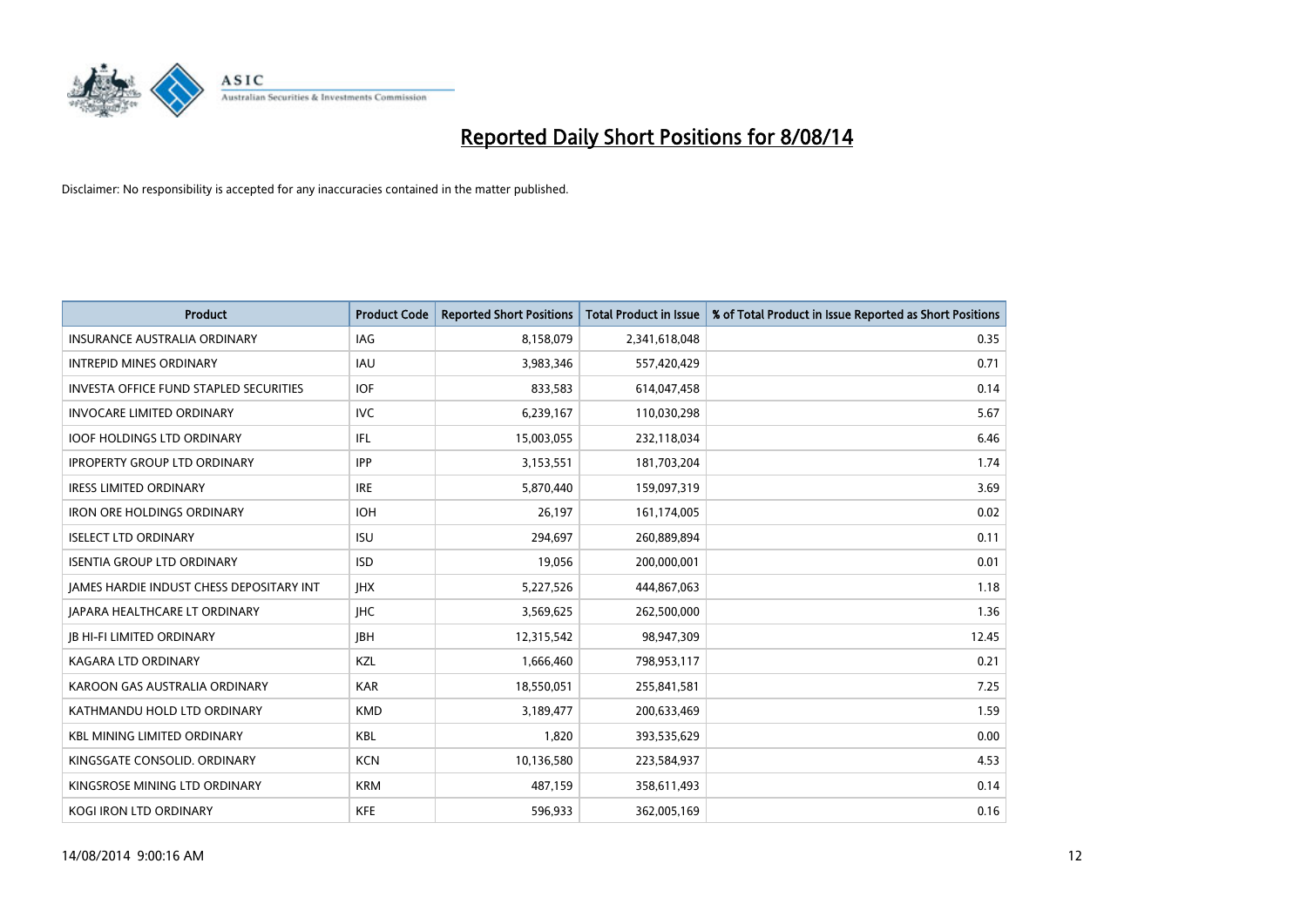

| <b>Product</b>                        | <b>Product Code</b> | <b>Reported Short Positions</b> | <b>Total Product in Issue</b> | % of Total Product in Issue Reported as Short Positions |
|---------------------------------------|---------------------|---------------------------------|-------------------------------|---------------------------------------------------------|
| LEIGHTON HOLDINGS ORDINARY            | LEI                 | 5,873,050                       | 338,503,563                   | 1.74                                                    |
| LEND LEASE GROUP UNIT/ORD STAPLED     | <b>LLC</b>          | 2,251,906                       | 577,475,833                   | 0.39                                                    |
| LIQUEFIED NATURAL ORDINARY            | <b>LNG</b>          | 7,265,072                       | 461,402,201                   | 1.57                                                    |
| LOGICAMMS LIMITED ORDINARY            | <b>LCM</b>          | 6,321                           | 71,178,179                    | 0.01                                                    |
| LONESTAR RESO LTD ORDINARY            | <b>LNR</b>          | 1,635,301                       | 752,187,211                   | 0.22                                                    |
| LYNAS CORPORATION ORDINARY            | <b>LYC</b>          | 139,507,552                     | 2,333,661,566                 | 5.98                                                    |
| <b>M2 GRP LTD ORDINARY</b>            | <b>MTU</b>          | 13,610,112                      | 180,491,516                   | 7.54                                                    |
| MACA LIMITED ORDINARY                 | <b>MLD</b>          | 60,451                          | 202,676,373                   | 0.03                                                    |
| <b>MACMAHON HOLDINGS ORDINARY</b>     | <b>MAH</b>          | 1,263,942                       | 1,261,699,966                 | 0.10                                                    |
| MACPHERSONS RESOURCE ORDINARY         | <b>MRP</b>          | 312,500                         | 253,995,063                   | 0.12                                                    |
| MACO ATLAS ROADS GRP ORDINARY STAPLED | <b>MOA</b>          | 3,100,215                       | 505,692,079                   | 0.61                                                    |
| MACQUARIE GROUP LTD ORDINARY          | MQG                 | 994,145                         | 321,194,284                   | 0.31                                                    |
| MAGELLAN FIN GRP LTD ORDINARY         | <b>MFG</b>          | 4,034,564                       | 158,842,157                   | 2.54                                                    |
| MAGELLAN FLAGSHIP ORDINARY            | <b>MFF</b>          | 144,115                         | 355,298,730                   | 0.04                                                    |
| <b>MATRIX C &amp; E LTD ORDINARY</b>  | <b>MCE</b>          | 2,610,870                       | 94,555,428                    | 2.76                                                    |
| MAVERICK DRILLING ORDINARY            | <b>MAD</b>          | 5,366,323                       | 533,885,763                   | 1.01                                                    |
| MAXITRANS INDUSTRIES ORDINARY         | <b>MXI</b>          | 292,238                         | 185,075,653                   | 0.16                                                    |
| MAYNE PHARMA LTD ORDINARY             | <b>MYX</b>          | 2,660,351                       | 586,651,477                   | 0.45                                                    |
| MCMILLAN SHAKESPEARE ORDINARY         | <b>MMS</b>          | 1,006,130                       | 74,523,965                    | 1.35                                                    |
| MCPHERSON'S LTD ORDINARY              | <b>MCP</b>          | 69,044                          | 95,434,645                    | 0.07                                                    |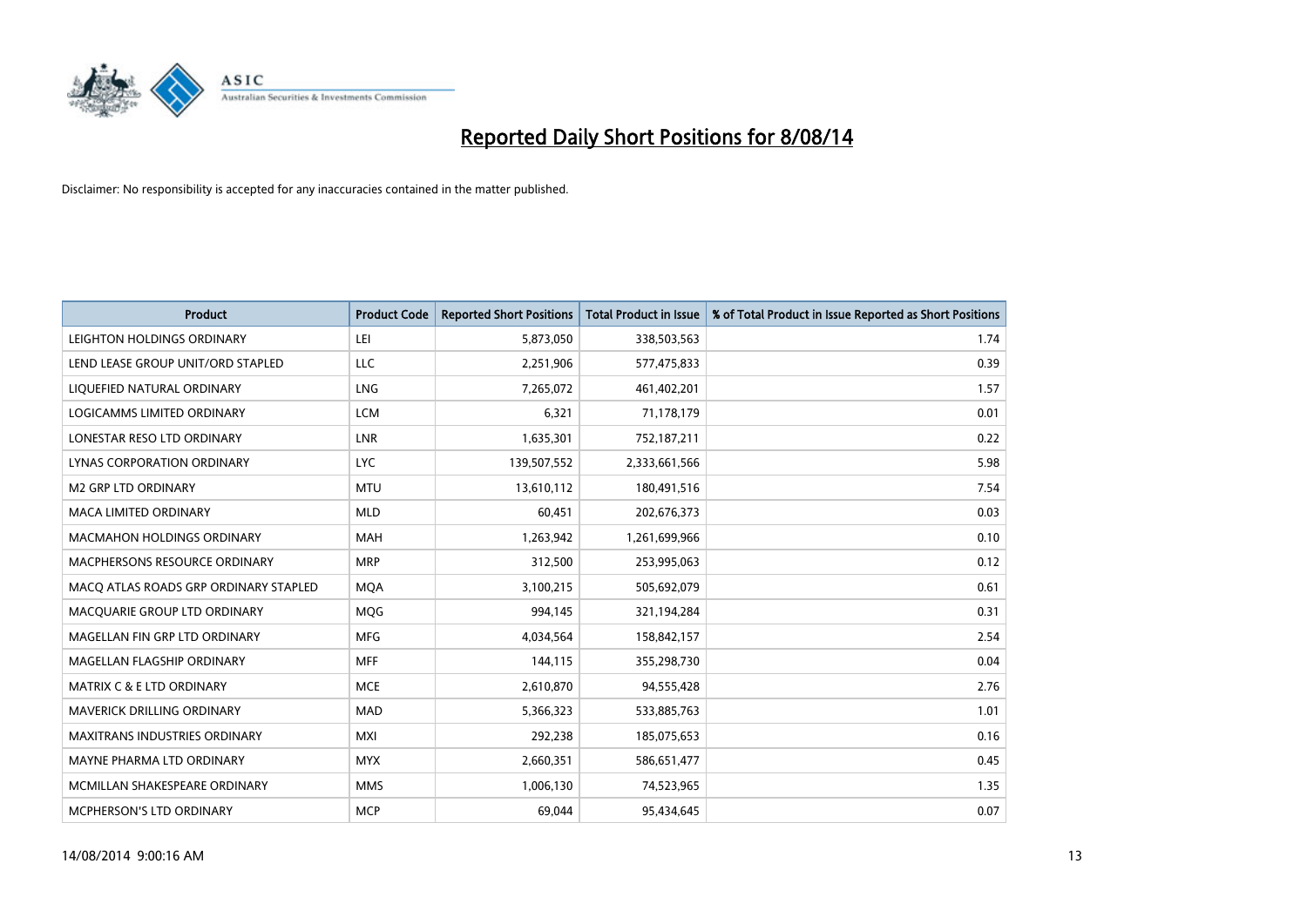

| <b>Product</b>                     | <b>Product Code</b> | <b>Reported Short Positions</b> | <b>Total Product in Issue</b> | % of Total Product in Issue Reported as Short Positions |
|------------------------------------|---------------------|---------------------------------|-------------------------------|---------------------------------------------------------|
| MEDUSA MINING LTD ORDINARY         | <b>MML</b>          | 6,867,570                       | 207,794,301                   | 3.30                                                    |
| MELBOURNE IT LIMITED ORDINARY      | <b>MLB</b>          | 11,022                          | 92,944,392                    | 0.01                                                    |
| <b>MERMAID MARINE ORDINARY</b>     | <b>MRM</b>          | 10,359,198                      | 366,766,098                   | 2.82                                                    |
| MESOBLAST LIMITED ORDINARY         | <b>MSB</b>          | 20,482,622                      | 321,640,094                   | 6.37                                                    |
| METALS X LIMITED ORDINARY          | <b>MLX</b>          | 1,130,326                       | 1,655,386,110                 | 0.07                                                    |
| METCASH LIMITED ORDINARY           | <b>MTS</b>          | 125,609,311                     | 903,309,574                   | 13.91                                                   |
| <b>MIGHTY RIVER POWER ORDINARY</b> | <b>MYT</b>          | 3,806,804                       | 1,400,012,517                 | 0.27                                                    |
| MINCOR RESOURCES NL ORDINARY       | <b>MCR</b>          | 40,063                          | 188,208,274                   | 0.02                                                    |
| MINERAL DEPOSITS ORDINARY          | <b>MDL</b>          | 907,131                         | 103,538,786                   | 0.88                                                    |
| MINERAL RESOURCES, ORDINARY        | <b>MIN</b>          | 16,781,899                      | 186,556,246                   | 9.00                                                    |
| MINT WIRELESS ORDINARY             | <b>MNW</b>          | 1,122,696                       | 450,872,395                   | 0.25                                                    |
| MIRABELA NICKEL LTD ORDINARY       | <b>MBN</b>          | 36,643                          | 929,710,216                   | 0.00                                                    |
| MIRVAC GROUP STAPLED SECURITIES    | <b>MGR</b>          | 1,781,075                       | 3,692,279,772                 | 0.05                                                    |
| MOBILE EMBRACE LTD ORDINARY        | <b>MBE</b>          | 28,000                          | 375,710,098                   | 0.01                                                    |
| MOKO SOCIAL MEDIA ORDINARY         | <b>MKB</b>          | 68,516                          | 599,357,003                   | 0.01                                                    |
| MOLOPO ENERGY LTD ORDINARY         | <b>MPO</b>          | 11,118                          | 248,705,730                   | 0.00                                                    |
| MONADELPHOUS GROUP ORDINARY        | <b>MND</b>          | 10,383,777                      | 92,679,570                    | 11.20                                                   |
| MONASH IVE GROUP LTD ORDINARY      | <b>MVF</b>          | 1,649,653                       | 231,081,089                   | 0.71                                                    |
| MORTGAGE CHOICE LTD ORDINARY       | <b>MOC</b>          | 82,597                          | 123,780,387                   | 0.07                                                    |
| <b>MOUNT GIBSON IRON ORDINARY</b>  | <b>MGX</b>          | 16,904,548                      | 1,090,805,085                 | 1.55                                                    |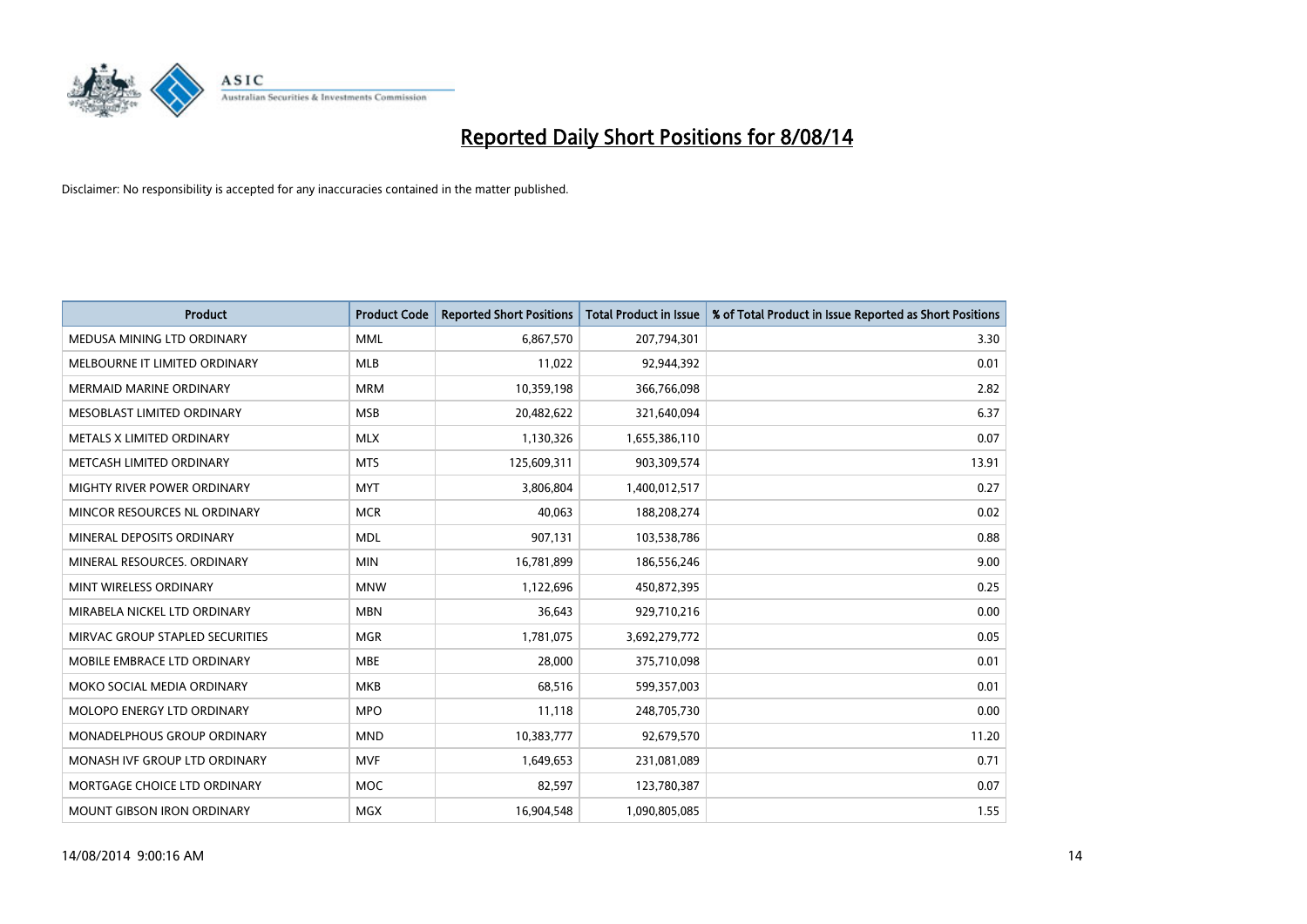

| <b>Product</b>                  | <b>Product Code</b> | <b>Reported Short Positions</b> | <b>Total Product in Issue</b> | % of Total Product in Issue Reported as Short Positions |
|---------------------------------|---------------------|---------------------------------|-------------------------------|---------------------------------------------------------|
| MULTIPLEX SITES SITES           | <b>MXUPA</b>        | 1,875                           | 4,500,000                     | 0.04                                                    |
| MYER HOLDINGS LTD ORDINARY      | <b>MYR</b>          | 73,504,792                      | 585,684,551                   | 12.55                                                   |
| <b>MYSTATE LIMITED ORDINARY</b> | <b>MYS</b>          | 8,385                           | 87,261,995                    | 0.01                                                    |
| NANOSONICS LIMITED ORDINARY     | <b>NAN</b>          | 2,531,175                       | 264,157,826                   | 0.96                                                    |
| NATIONAL AUST. BANK ORDINARY    | <b>NAB</b>          | 8,149,517                       | 2,365,765,544                 | 0.34                                                    |
| NATIONAL STORAGE STAPLED        | <b>NSR</b>          | 737,947                         | 244,897,096                   | 0.30                                                    |
| NAVITAS LIMITED ORDINARY        | <b>NVT</b>          | 3,301,337                       | 375,712,581                   | 0.88                                                    |
| NEARMAP LTD ORDINARY            | <b>NEA</b>          | 653,058                         | 337,346,101                   | 0.19                                                    |
| NEON ENERGY LIMITED ORDINARY    | <b>NEN</b>          | 140,474                         | 553,037,848                   | 0.03                                                    |
| NEUREN PHARMACEUT, ORDINARY     | <b>NEU</b>          | 67,231                          | 1,563,586,247                 | 0.00                                                    |
| NEW HOPE CORPORATION ORDINARY   | <b>NHC</b>          | 1,373,374                       | 830,999,449                   | 0.17                                                    |
| NEWCREST MINING ORDINARY        | <b>NCM</b>          | 12,532,256                      | 766,510,971                   | 1.63                                                    |
| NEWS CORP A NON-VOTING CDI      | <b>NWSLV</b>        | 405,952                         | 2,976,217                     | 13.64                                                   |
| NEWS CORP B VOTING CDI          | <b>NWS</b>          | 2,207,920                       | 21,792,806                    | 10.13                                                   |
| NEWSAT LIMITED ORDINARY         | <b>NWT</b>          | 7,928,396                       | 613,199,841                   | 1.29                                                    |
| NEXTDC LIMITED ORDINARY         | <b>NXT</b>          | 18,785,878                      | 193,154,486                   | 9.73                                                    |
| NEXUS ENERGY LIMITED ORDINARY   | <b>NXS</b>          | 83,983                          | 1,330,219,459                 | 0.01                                                    |
| NIB HOLDINGS LIMITED ORDINARY   | <b>NHF</b>          | 1,869,820                       | 439,004,182                   | 0.43                                                    |
| NIDO PETROLEUM ORDINARY         | <b>NDO</b>          | 7,768,510                       | 2,188,266,468                 | 0.36                                                    |
| NINE ENTERTAINMENT ORDINARY     | <b>NEC</b>          | 8,370,315                       | 940,295,023                   | 0.89                                                    |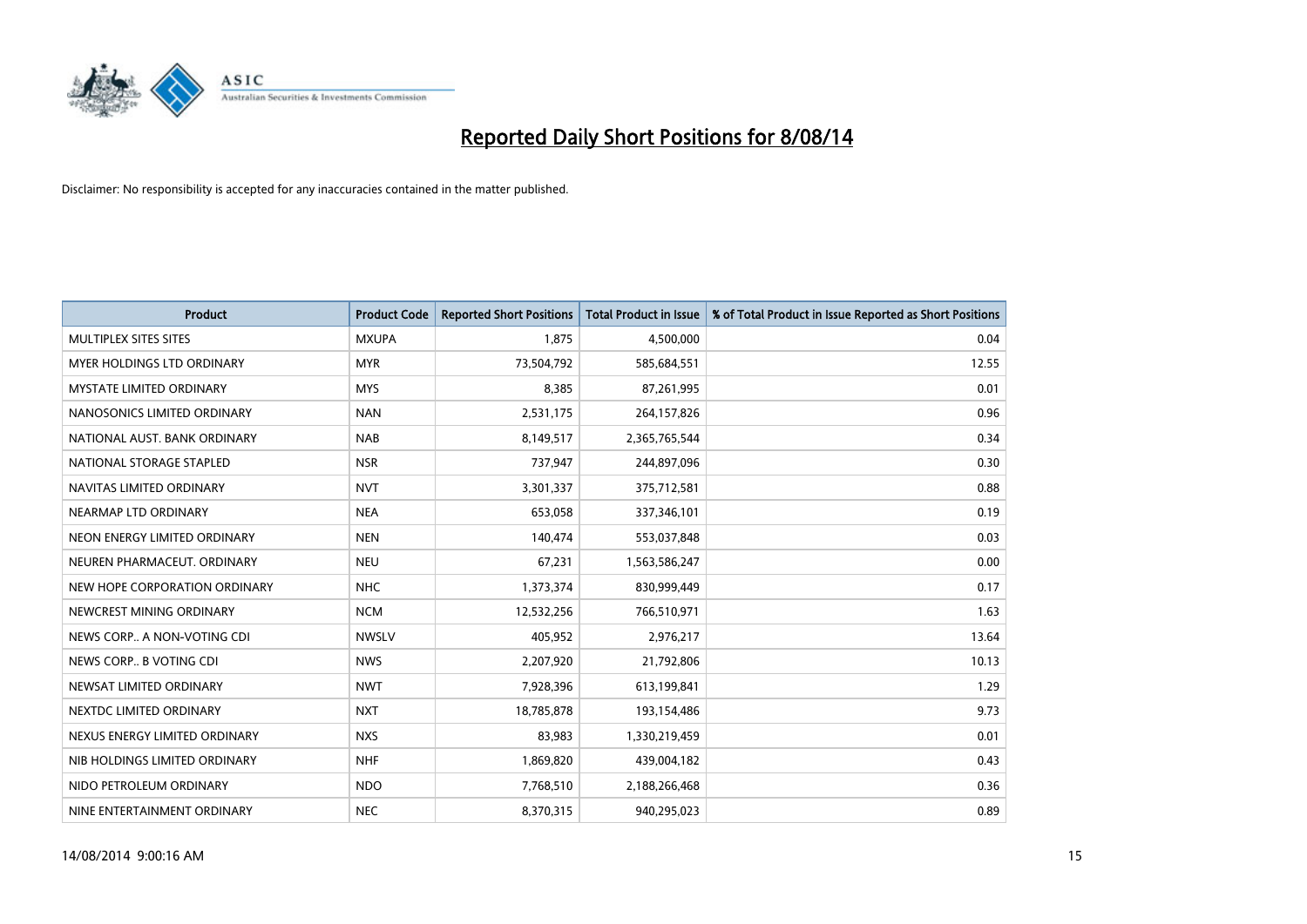

| <b>Product</b>                        | <b>Product Code</b> | <b>Reported Short Positions</b> | <b>Total Product in Issue</b> | % of Total Product in Issue Reported as Short Positions |
|---------------------------------------|---------------------|---------------------------------|-------------------------------|---------------------------------------------------------|
| NOBLE MINERAL RES ORDINARY            | <b>NMG</b>          | 2,365,726                       | 666,397,952                   | 0.36                                                    |
| NORTHERN IRON LTD ORDINARY            | <b>NFE</b>          | 8,685                           | 484,405,314                   | 0.00                                                    |
| NORTHERN STAR ORDINARY                | <b>NST</b>          | 8,527,859                       | 587,429,659                   | 1.45                                                    |
| NRW HOLDINGS LIMITED ORDINARY         | <b>NWH</b>          | 11,877,005                      | 278,888,011                   | 4.26                                                    |
| NUFARM LIMITED ORDINARY               | <b>NUF</b>          | 16,857,659                      | 264,021,627                   | 6.38                                                    |
| NUPLEX INDUSTRIES ORDINARY            | <b>NPX</b>          | 1,000                           | 198,125,827                   | 0.00                                                    |
| OCEANAGOLD CORP. CHESS DEPOSITARY INT | <b>OGC</b>          | 1,763,620                       | 301,420,186                   | 0.59                                                    |
| OIL SEARCH LTD ORDINARY               | OSH                 | 6,749,675                       | 1,519,022,225                 | 0.44                                                    |
| OM HOLDINGS LIMITED ORDINARY          | OMH                 | 58,321                          | 733,423,337                   | 0.01                                                    |
| ORICA LIMITED ORDINARY                | ORI                 | 13,923,117                      | 372,743,291                   | 3.74                                                    |
| ORIGIN ENERGY ORDINARY                | ORG                 | 6,677,730                       | 1,103,646,907                 | 0.61                                                    |
| OROCOBRE LIMITED ORDINARY             | <b>ORE</b>          | 2,245,048                       | 132,041,911                   | 1.70                                                    |
| ORORA LIMITED ORDINARY                | <b>ORA</b>          | 9,408,031                       | 1,206,684,923                 | 0.78                                                    |
| OROTONGROUP LIMITED ORDINARY          | ORL                 | 276,305                         | 40,880,902                    | 0.68                                                    |
| OZ MINERALS ORDINARY                  | OZL                 | 12,879,016                      | 303,470,022                   | 4.24                                                    |
| <b>OZFOREX GROUP LTD ORDINARY</b>     | <b>OFX</b>          | 9,495,535                       | 240,000,000                   | 3.96                                                    |
| PACIFIC BRANDS ORDINARY               | PBG                 | 20,837,031                      | 917,226,291                   | 2.27                                                    |
| PACT GROUP HLDGS LTD ORDINARY         | <b>PGH</b>          | 3,275,360                       | 294,097,961                   | 1.11                                                    |
| PALADIN ENERGY LTD ORDINARY           | <b>PDN</b>          | 101,293,282                     | 964,367,284                   | 10.50                                                   |
| PANAUST LIMITED ORDINARY              | <b>PNA</b>          | 285,594                         | 635,580,654                   | 0.04                                                    |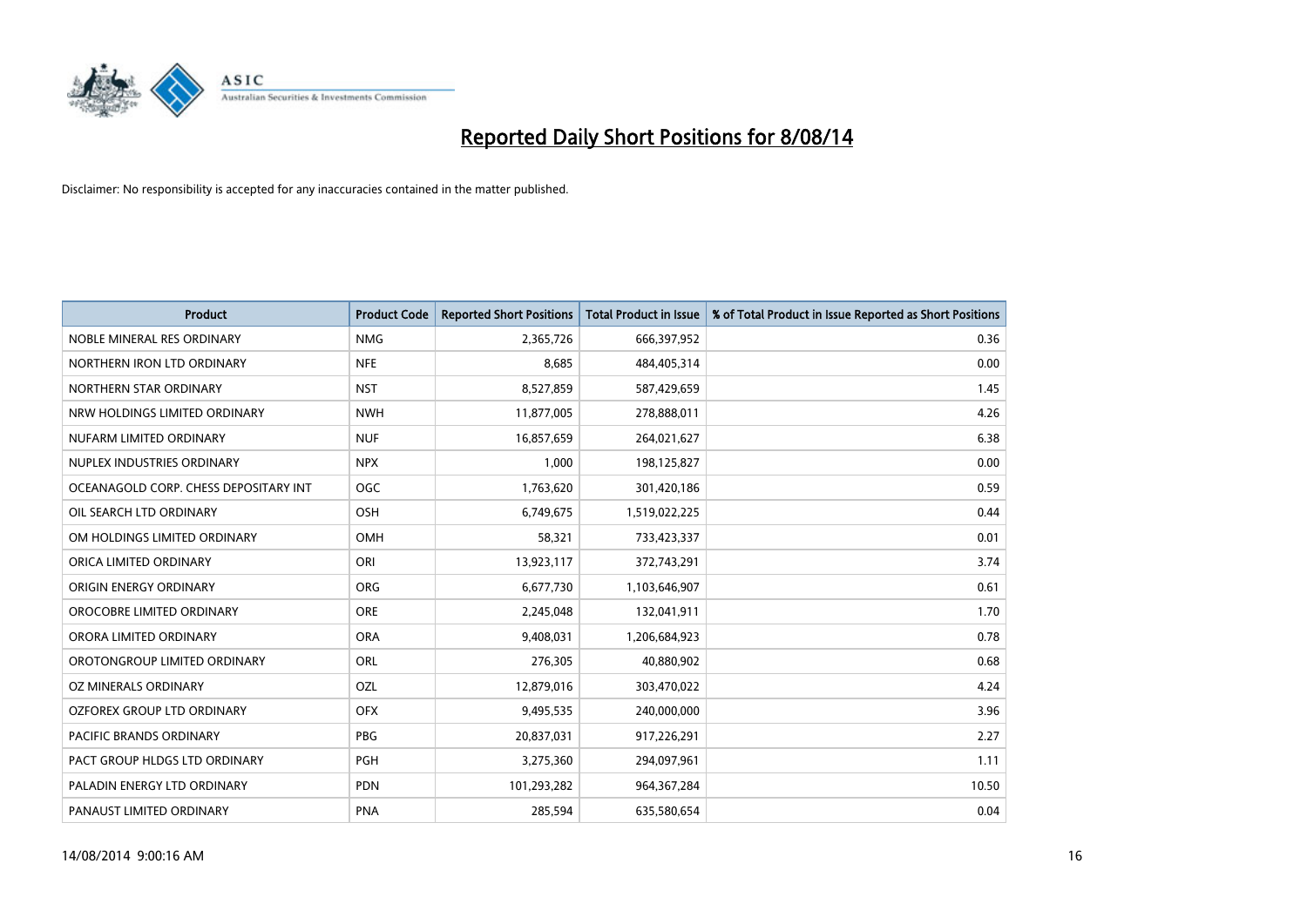

| <b>Product</b>                 | <b>Product Code</b> | <b>Reported Short Positions</b> | <b>Total Product in Issue</b> | % of Total Product in Issue Reported as Short Positions |
|--------------------------------|---------------------|---------------------------------|-------------------------------|---------------------------------------------------------|
| PANORAMIC RESOURCES ORDINARY   | PAN                 | 193,099                         | 322,275,824                   | 0.06                                                    |
| PANTERRA GOLD LTD ORDINARY     | PGI                 | $\mathbf{1}$                    | 822,241,166                   | 0.00                                                    |
| PAPERLINX LIMITED ORDINARY     | <b>PPX</b>          | 44,675                          | 665,181,261                   | 0.01                                                    |
| PAPILLON RES LTD ORDINARY      | <b>PIR</b>          | 16,900,671                      | 352,044,210                   | 4.80                                                    |
| PATTIES FOODS LTD ORDINARY     | PFL                 | 9,001                           | 139,144,338                   | 0.01                                                    |
| PEET LIMITED ORDINARY          | <b>PPC</b>          | 91,753                          | 433,389,348                   | 0.02                                                    |
| PERPETUAL LIMITED ORDINARY     | PPT                 | 1,230,280                       | 46,574,426                    | 2.64                                                    |
| PERSEUS MINING LTD ORDINARY    | PRU                 | 9,716,872                       | 526,656,401                   | 1.85                                                    |
| PHARMAXIS LTD ORDINARY         | <b>PXS</b>          | 71,796                          | 309,514,849                   | 0.02                                                    |
| PHOSPHAGENICS LTD. ORDINARY    | <b>POH</b>          | 250,000                         | 1,210,965,957                 | 0.02                                                    |
| PLATINUM ASSET ORDINARY        | <b>PTM</b>          | 1,222,843                       | 580,336,142                   | 0.21                                                    |
| PLATINUM AUSTRALIA ORDINARY    | <b>PLA</b>          | 836,127                         | 504,968,043                   | 0.17                                                    |
| PMP LIMITED ORDINARY           | <b>PMP</b>          | 27,581                          | 323,781,124                   | 0.01                                                    |
| PRANA BIOTECHNOLOGY ORDINARY   | PBT                 | 4,848,858                       | 488,646,960                   | 0.99                                                    |
| PREMIER INVESTMENTS ORDINARY   | <b>PMV</b>          | 450,877                         | 155,714,874                   | 0.29                                                    |
| PRIMA BIOMED LTD ORDINARY      | <b>PRR</b>          | 132,361                         | 1,228,709,341                 | 0.01                                                    |
| PRIMARY HEALTH CARE ORDINARY   | <b>PRY</b>          | 19,142,387                      | 505,659,944                   | 3.79                                                    |
| PRIME MEDIA GRP LTD ORDINARY   | PRT                 | 1,671,167                       | 366,330,303                   | 0.46                                                    |
| PROGRAMMED ORDINARY            | <b>PRG</b>          | 280,553                         | 118,644,974                   | 0.24                                                    |
| <b>QANTAS AIRWAYS ORDINARY</b> | QAN                 | 94,972,807                      | 2,196,330,250                 | 4.32                                                    |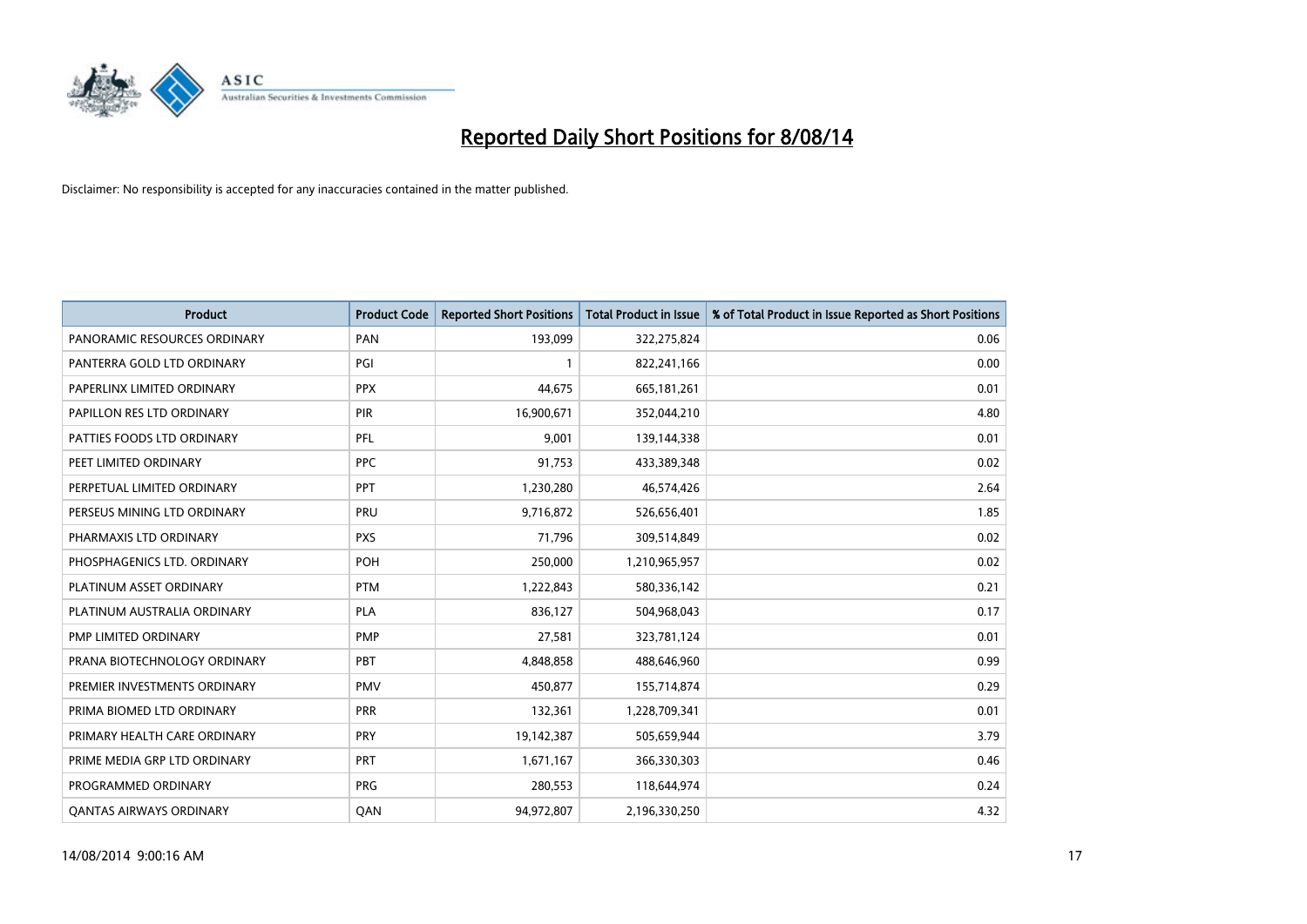

| <b>Product</b>                      | <b>Product Code</b> | <b>Reported Short Positions</b> | <b>Total Product in Issue</b> | % of Total Product in Issue Reported as Short Positions |
|-------------------------------------|---------------------|---------------------------------|-------------------------------|---------------------------------------------------------|
| OBE INSURANCE GROUP ORDINARY        | <b>OBE</b>          | 21,128,448                      | 1,277,602,695                 | 1.65                                                    |
| ORXPHARMA LTD ORDINARY              | <b>QRX</b>          | 30,000                          | 164,190,969                   | 0.02                                                    |
| <b>QUBE HOLDINGS LTD ORDINARY</b>   | <b>QUB</b>          | 19,961,891                      | 1,051,172,929                 | 1.90                                                    |
| RAMELIUS RESOURCES ORDINARY         | <b>RMS</b>          | 735,594                         | 457,768,257                   | 0.16                                                    |
| RAMSAY HEALTH CARE ORDINARY         | <b>RHC</b>          | 1,341,237                       | 202,081,252                   | 0.66                                                    |
| <b>RCG CORPORATION LTD ORDINARY</b> | <b>RCG</b>          | 3,825                           | 263,808,625                   | 0.00                                                    |
| <b>RCR TOMLINSON ORDINARY</b>       | <b>RCR</b>          | 517,856                         | 136,989,238                   | 0.38                                                    |
| <b>REA GROUP ORDINARY</b>           | <b>REA</b>          | 1,627,824                       | 131,714,699                   | 1.24                                                    |
| RECALL HOLDINGS LTD ORDINARY        | <b>REC</b>          | 6,582,638                       | 312,903,583                   | 2.10                                                    |
| <b>RECKON LIMITED ORDINARY</b>      | <b>RKN</b>          | 1,272,072                       | 112,084,762                   | 1.13                                                    |
| RED 5 LIMITED ORDINARY              | <b>RED</b>          | 174,740                         | 759,451,008                   | 0.02                                                    |
| <b>RED FORK ENERGY ORDINARY</b>     | <b>RFE</b>          | 940,913                         | 501,051,719                   | 0.19                                                    |
| REDBANK ENERGY LTD ORDINARY         | <b>AEI</b>          | 13                              | 786,287                       | 0.00                                                    |
| REED RESOURCES LTD ORDINARY         | <b>RDR</b>          | 2,000                           | 523,453,895                   | 0.00                                                    |
| <b>REGIS RESOURCES ORDINARY</b>     | <b>RRL</b>          | 39,627,160                      | 499,744,095                   | 7.93                                                    |
| RESMED INC CDI 10:1                 | <b>RMD</b>          | 40,592,808                      | 1,402,915,440                 | 2.89                                                    |
| RESOLUTE MINING ORDINARY            | <b>RSG</b>          | 6,875,342                       | 641,189,223                   | 1.07                                                    |
| RESOURCE GENERATION ORDINARY        | <b>RES</b>          | 1,220                           | 581,380,338                   | 0.00                                                    |
| <b>RETAIL FOOD GROUP ORDINARY</b>   | <b>RFG</b>          | 6,991,233                       | 144,878,508                   | 4.83                                                    |
| REX MINERALS LIMITED ORDINARY       | <b>RXM</b>          | 620,672                         | 220,519,784                   | 0.28                                                    |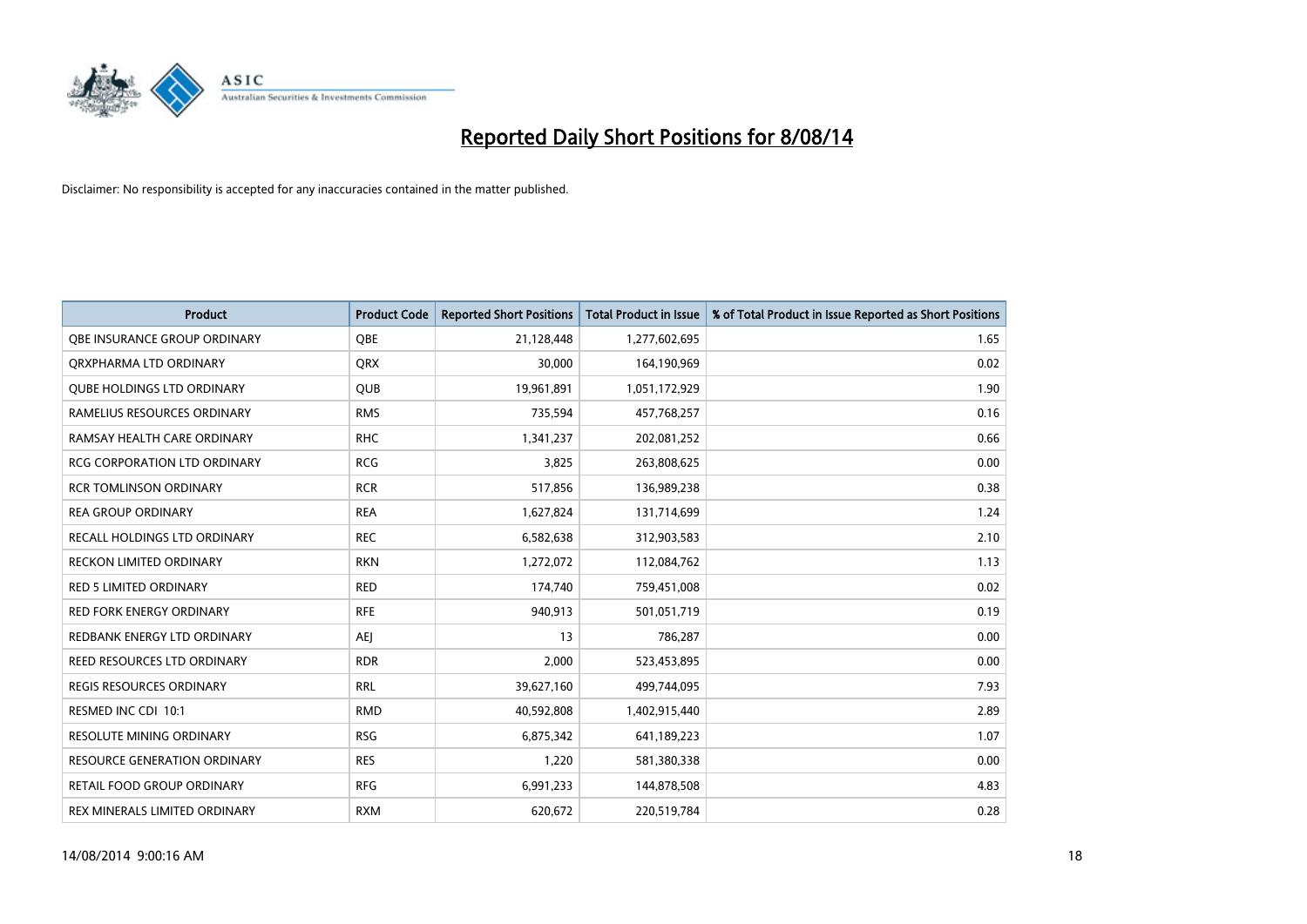

| <b>Product</b>                        | <b>Product Code</b> | <b>Reported Short Positions</b> | <b>Total Product in Issue</b> | % of Total Product in Issue Reported as Short Positions |
|---------------------------------------|---------------------|---------------------------------|-------------------------------|---------------------------------------------------------|
| RIO TINTO LIMITED ORDINARY            | <b>RIO</b>          | 5,160,948                       | 435,758,720                   | 1.18                                                    |
| ROBUST RESOURCES ORDINARY             | <b>ROL</b>          |                                 | 195,369,627                   | 0.00                                                    |
| ROC OIL COMPANY ORDINARY              | <b>ROC</b>          | 524,416                         | 687,618,400                   | 0.08                                                    |
| ROYAL WOLF HOLDINGS ORDINARY          | <b>RWH</b>          | 212,563                         | 100,387,052                   | 0.21                                                    |
| RUBIK FINANCIAL LTD. ORDINARY         | <b>RFL</b>          | 24,729                          | 340,999,914                   | 0.01                                                    |
| <b>RURALCO HOLDINGS ORDINARY</b>      | <b>RHL</b>          | 3,658                           | 77,291,069                    | 0.00                                                    |
| SAI GLOBAL LIMITED ORDINARY           | SAI                 | 321,782                         | 210,918,332                   | 0.15                                                    |
| SALMAT LIMITED ORDINARY               | <b>SLM</b>          | 54                              | 159,812,799                   | 0.00                                                    |
| SAMSON OIL & GAS LTD ORDINARY         | SSN                 | 20,376,960                      | 2,837,756,933                 | 0.72                                                    |
| SANDFIRE RESOURCES ORDINARY           | <b>SFR</b>          | 1,888,739                       | 155,640,968                   | 1.21                                                    |
| SANTOS LTD ORDINARY                   | <b>STO</b>          | 5,343,130                       | 976,661,255                   | 0.55                                                    |
| SARACEN MINERAL ORDINARY              | SAR                 | 1,212,645                       | 792,784,738                   | 0.15                                                    |
| SCA PROPERTY GROUP STAPLED SECURITIES | <b>SCP</b>          | 30,726,310                      | 648,628,320                   | 4.74                                                    |
| <b>SCENTRE GRP STAPLED</b>            | SCG                 | 12,419,575                      | 5,324,296,678                 | 0.23                                                    |
| SEDGMAN LIMITED ORDINARY              | SDM                 | 1,643,023                       | 227,059,277                   | 0.72                                                    |
| SEEK LIMITED ORDINARY                 | <b>SEK</b>          | 12,113,906                      | 340,459,756                   | 3.56                                                    |
| SELECT HARVESTS ORDINARY              | SHV                 | 342,253                         | 57,999,427                    | 0.59                                                    |
| SENEX ENERGY LIMITED ORDINARY         | <b>SXY</b>          | 7,937,180                       | 1,148,128,941                 | 0.69                                                    |
| SERVCORP LIMITED ORDINARY             | SRV                 | 3,934                           | 98,432,275                    | 0.00                                                    |
| SERVICE STREAM ORDINARY               | <b>SSM</b>          | 30                              | 386,389,873                   | 0.00                                                    |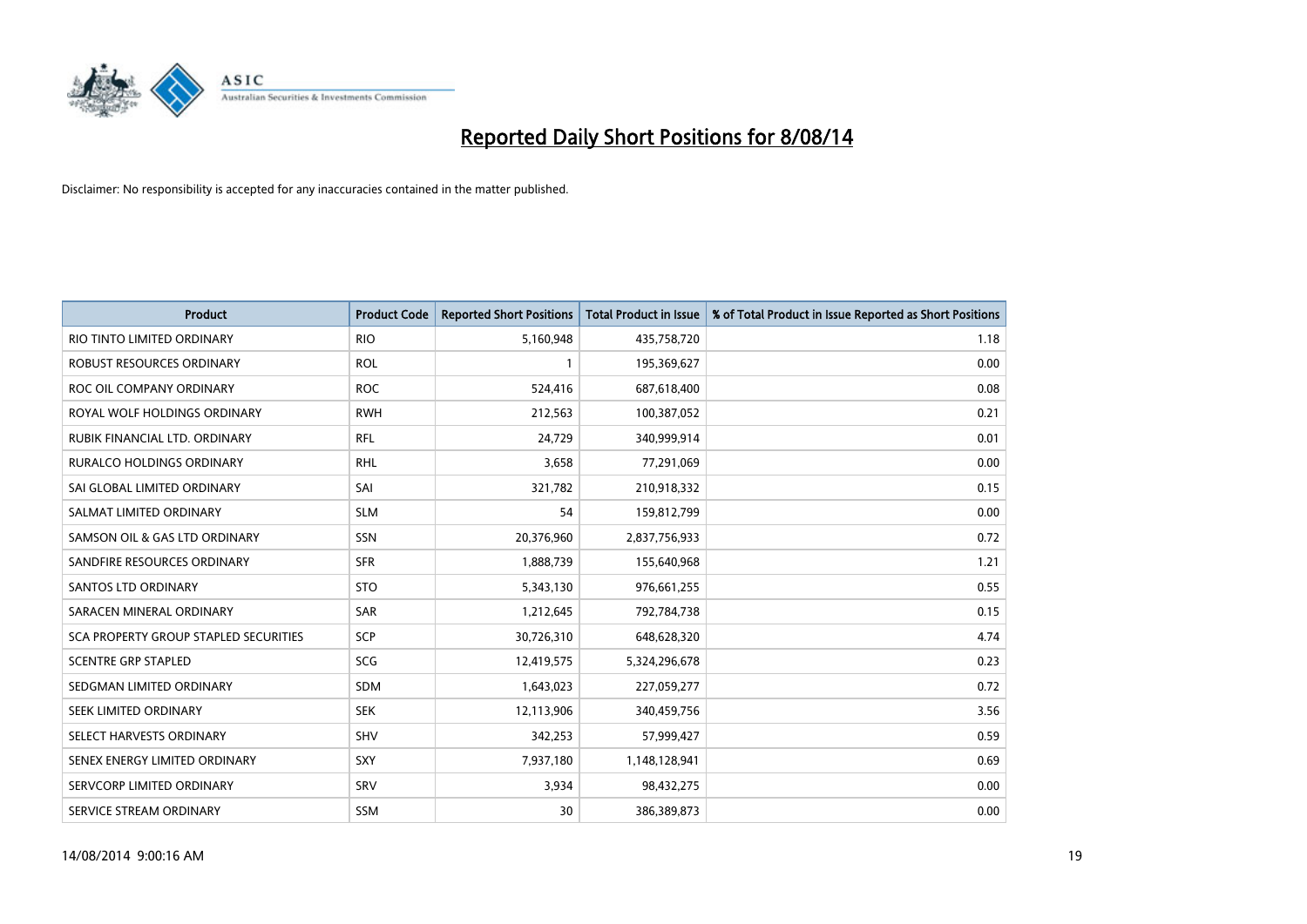

| <b>Product</b>                           | <b>Product Code</b> | <b>Reported Short Positions</b> | <b>Total Product in Issue</b> | % of Total Product in Issue Reported as Short Positions |
|------------------------------------------|---------------------|---------------------------------|-------------------------------|---------------------------------------------------------|
| SEVEN GROUP HOLDINGS ORDINARY            | <b>SVW</b>          | 318,227                         | 302,691,886                   | 0.11                                                    |
| SEVEN WEST MEDIA LTD ORDINARY            | <b>SWM</b>          | 5,742,600                       | 999,160,872                   | 0.57                                                    |
| SFG AUSTRALIA LTD ORDINARY               | <b>SFW</b>          | 6,268                           | 734,874,200                   | 0.00                                                    |
| SHINE CORPORATE ORDINARY                 | SHJ                 | 2,759                           | 172,400,081                   | 0.00                                                    |
| SIGMA PHARMACEUTICAL ORDINARY            | <b>SIP</b>          | 19,508,504                      | 1,108,086,575                 | 1.76                                                    |
| SILEX SYSTEMS ORDINARY                   | <b>SLX</b>          | 5,120,312                       | 170,440,771                   | 3.00                                                    |
| SILVER CHEF LIMITED ORDINARY             | <b>SIV</b>          | 78,259                          | 29,469,492                    | 0.27                                                    |
| SILVER LAKE RESOURCE ORDINARY            | <b>SLR</b>          | 19,845,962                      | 503,233,971                   | 3.94                                                    |
| SIMS METAL MGMT LTD ORDINARY             | SGM                 | 10,677,129                      | 204,604,433                   | 5.22                                                    |
| SINGAPORE TELECOMM. CHESS DEPOSITARY INT | SGT                 | 7,738,213                       | 117,328,705                   | 6.60                                                    |
| SINO GAS ENERGY ORDINARY                 | SEH                 | 4,864,792                       | 1,541,422,358                 | 0.32                                                    |
| SIRIUS RESOURCES NL ORDINARY             | <b>SIR</b>          | 10,379,191                      | 311,938,269                   | 3.33                                                    |
| SIRTEX MEDICAL ORDINARY                  | <b>SRX</b>          | 16,378                          | 56,494,365                    | 0.03                                                    |
| SKILLED GROUP LTD ORDINARY               | <b>SKE</b>          | 4,488,774                       | 235,254,496                   | 1.91                                                    |
| <b>SKY NETWORK ORDINARY</b>              | <b>SKT</b>          | 329,503                         | 389,139,785                   | 0.08                                                    |
| SKYCITY ENT GRP LTD ORDINARY             | <b>SKC</b>          | 7,227,270                       | 582,088,094                   | 1.24                                                    |
| <b>SLATER &amp; GORDON ORDINARY</b>      | SGH                 | 5,684,688                       | 204,338,625                   | 2.78                                                    |
| SMS MANAGEMENT, ORDINARY                 | <b>SMX</b>          | 2,800,366                       | 69,394,537                    | 4.04                                                    |
| SONIC HEALTHCARE ORDINARY                | <b>SHL</b>          | 3,061,518                       | 400,811,556                   | 0.76                                                    |
| SOUL PATTINSON (W.H) ORDINARY            | SOL                 | 14,328                          | 239,395,320                   | 0.01                                                    |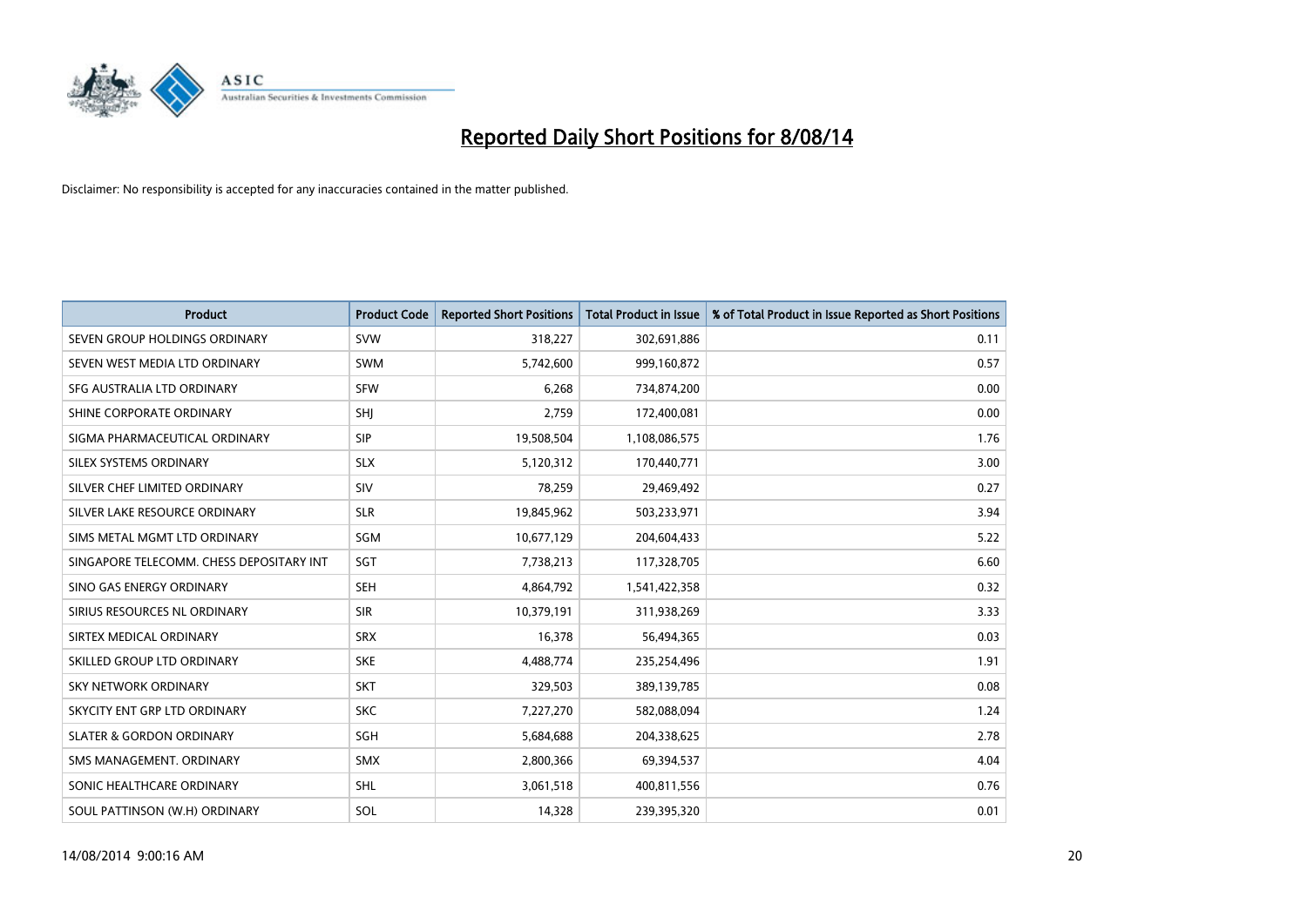

| <b>Product</b>                           | <b>Product Code</b> | <b>Reported Short Positions</b> | <b>Total Product in Issue</b> | % of Total Product in Issue Reported as Short Positions |
|------------------------------------------|---------------------|---------------------------------|-------------------------------|---------------------------------------------------------|
| SP AUSNET STAPLED SECURITIES             | <b>SPN</b>          | 646,798                         | 3,425,244,162                 | 0.02                                                    |
| SPARK INFRASTRUCTURE STAPLED US PROHIBT. | SKI                 | 22,838,067                      | 1,466,360,128                 | 1.56                                                    |
| SPARK NEW ZEALAND ORDINARY               | <b>SPK</b>          | 8,242,369                       | 1,828,530,844                 | 0.45                                                    |
| SPDR 200 FUND ETF UNITS                  | <b>STW</b>          | 742                             | 46,146,865                    | 0.00                                                    |
| SPECIALTY FASHION ORDINARY               | <b>SFH</b>          | 1,444                           | 192,236,121                   | 0.00                                                    |
| SPOTLESS GRP HLD LTD ORDINARY            | SPO                 | 15,508,299                      | 1,098,290,178                 | 1.41                                                    |
| ST BARBARA LIMITED ORDINARY              | SBM                 | 13,121,316                      | 488,074,077                   | 2.69                                                    |
| STARPHARMA HOLDINGS ORDINARY             | SPL                 | 14,394,355                      | 285,109,680                   | 5.05                                                    |
| STEADFAST GROUP LTD ORDINARY             | <b>SDF</b>          | 4,358,035                       | 501,638,307                   | 0.87                                                    |
| STH CRS ELECT ENGNR ORDINARY             | <b>SXE</b>          | 13,433                          | 161,523,130                   | 0.01                                                    |
| STHN CROSS MEDIA ORDINARY                | <b>SXL</b>          | 31,292,639                      | 705,246,986                   | 4.44                                                    |
| STOCKLAND UNITS/ORD STAPLED              | SGP                 | 11,274,180                      | 2,326,978,560                 | 0.48                                                    |
| STRAITS RES LTD. ORDINARY                | SRO                 | 28,747                          | 1,217,730,293                 | 0.00                                                    |
| STRIKE ENERGY LTD ORDINARY               | <b>STX</b>          | 4,000                           | 833,330,946                   | 0.00                                                    |
| <b>STW COMMUNICATIONS ORDINARY</b>       | SGN                 | 1,781,013                       | 403,828,512                   | 0.44                                                    |
| SUNCORP GROUP LTD ORDINARY               | <b>SUN</b>          | 9,622,178                       | 1,286,600,980                 | 0.75                                                    |
| SUNDANCE ENERGY ORDINARY                 | <b>SEA</b>          | 6,732,437                       | 548,714,663                   | 1.23                                                    |
| SUNDANCE RESOURCES ORDINARY              | <b>SDL</b>          | 75,349,168                      | 3,082,028,456                 | 2.44                                                    |
| SUNLAND GROUP LTD ORDINARY               | <b>SDG</b>          | 114,676                         | 181,710,087                   | 0.06                                                    |
| SUPER RET REP LTD ORDINARY               | <b>SUL</b>          | 6,459,902                       | 196,731,620                   | 3.28                                                    |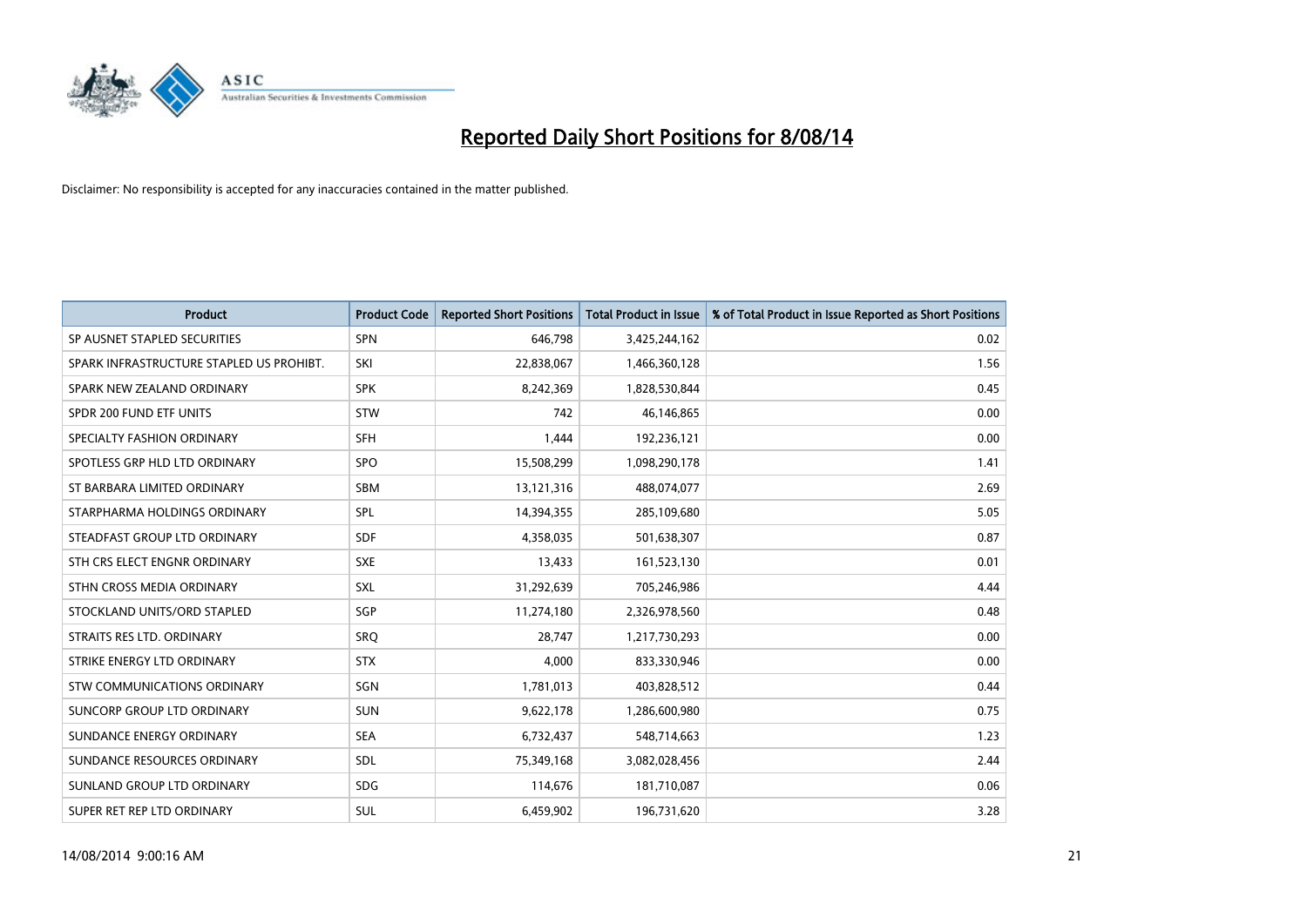

| <b>Product</b>                   | <b>Product Code</b> | <b>Reported Short Positions</b> | <b>Total Product in Issue</b> | % of Total Product in Issue Reported as Short Positions |
|----------------------------------|---------------------|---------------------------------|-------------------------------|---------------------------------------------------------|
| SYD AIRPORT STAPLED US PROHIBIT. | SYD                 | 25,071,190                      | 2,216,216,041                 | 1.13                                                    |
| SYRAH RESOURCES ORDINARY         | <b>SYR</b>          | 4,190,896                       | 163,015,614                   | 2.57                                                    |
| TABCORP HOLDINGS LTD ORDINARY    | <b>TAH</b>          | 17,328,230                      | 762,954,019                   | 2.27                                                    |
| TAP OIL LIMITED ORDINARY         | <b>TAP</b>          | 8,184                           | 243,150,627                   | 0.00                                                    |
| TASSAL GROUP LIMITED ORDINARY    | <b>TGR</b>          | 339,929                         | 146,507,029                   | 0.23                                                    |
| <b>TATTS GROUP LTD ORDINARY</b>  | <b>TTS</b>          | 18,016,890                      | 1,434,545,797                 | 1.26                                                    |
| <b>TECHNOLOGY ONE ORDINARY</b>   | <b>TNE</b>          | 93,988                          | 308,796,455                   | 0.03                                                    |
| TELECOM CORPORATION ORDINARY     | <b>TEL</b>          | 195,212                         | 1,828,530,844                 | 0.01                                                    |
| TELSTRA CORPORATION. ORDINARY    | <b>TLS</b>          | 41,793,054                      | 12,443,074,357                | 0.34                                                    |
| TEN NETWORK HOLDINGS ORDINARY    | <b>TEN</b>          | 145,043,566                     | 2,630,984,596                 | 5.51                                                    |
| TERANGA GOLD CORP CDI 1:1        | <b>TGZ</b>          | 1,373                           | 79,354,621                    | 0.00                                                    |
| TFS CORPORATION LTD ORDINARY     | <b>TFC</b>          | 1,826,764                       | 324,157,408                   | 0.56                                                    |
| THE PAS GROUP LTD ORDINARY       | <b>PGR</b>          | 609,390                         | 136,690,860                   | 0.45                                                    |
| THE REJECT SHOP ORDINARY         | <b>TRS</b>          | 3,164,197                       | 28,844,648                    | 10.97                                                   |
| THORN GROUP LIMITED ORDINARY     | <b>TGA</b>          | 40,900                          | 150,634,985                   | 0.03                                                    |
| TIGER RESOURCES ORDINARY         | <b>TGS</b>          | 3,341,369                       | 898,784,227                   | 0.37                                                    |
| TITAN ENERGY SERVICE ORDINARY    | <b>TTN</b>          | 20,000                          | 50,585,915                    | 0.04                                                    |
| TOLL HOLDINGS LTD ORDINARY       | <b>TOL</b>          | 28,798,889                      | 717,133,875                   | 4.02                                                    |
| TOX FREE SOLUTIONS ORDINARY      | <b>TOX</b>          | 3,382,638                       | 133,752,359                   | 2.53                                                    |
| TPG TELECOM LIMITED ORDINARY     | <b>TPM</b>          | 10,881,183                      | 793,808,141                   | 1.37                                                    |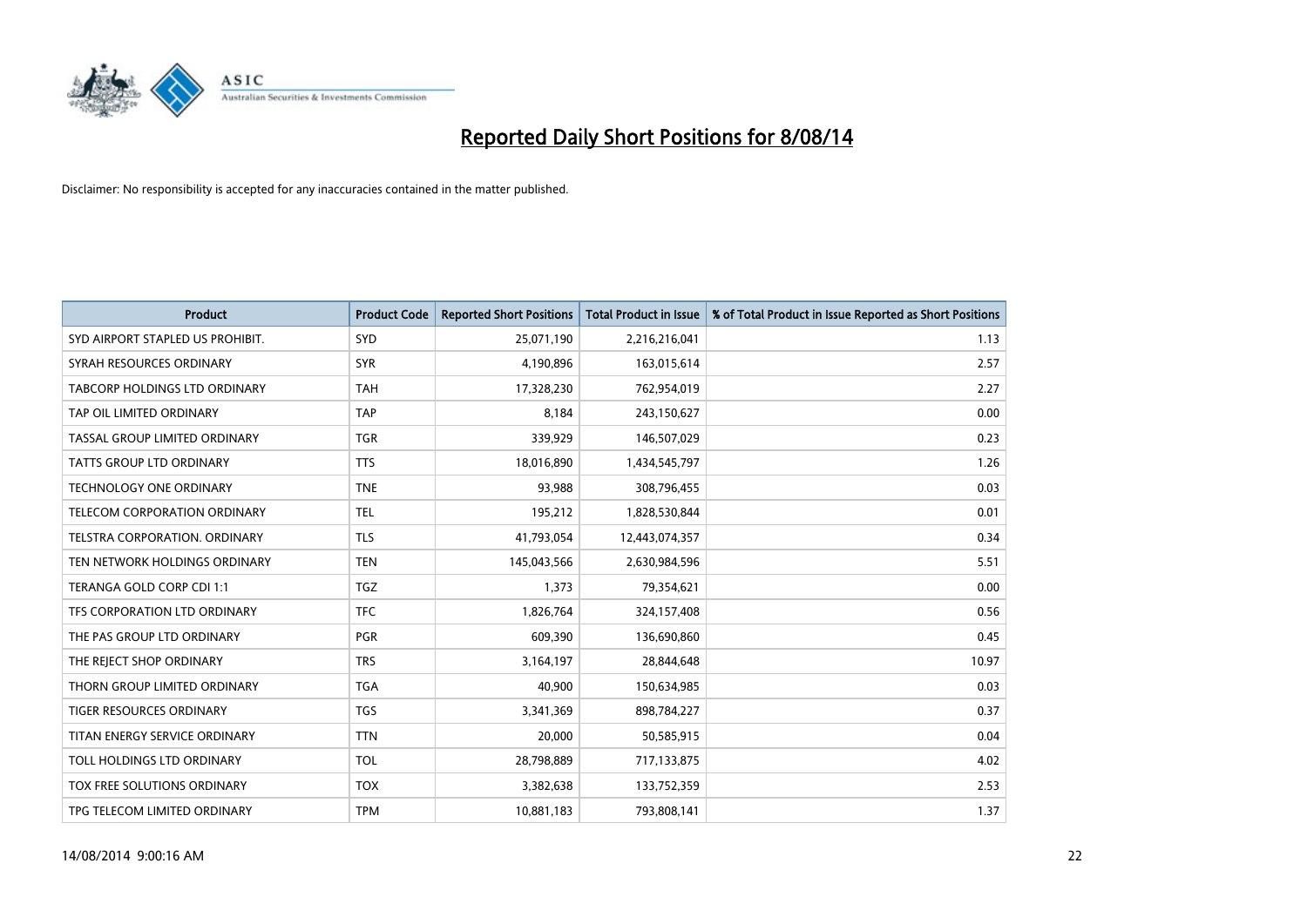

| <b>Product</b>                       | <b>Product Code</b> | <b>Reported Short Positions</b> | <b>Total Product in Issue</b> | % of Total Product in Issue Reported as Short Positions |
|--------------------------------------|---------------------|---------------------------------|-------------------------------|---------------------------------------------------------|
| <b>TRADE ME GROUP ORDINARY</b>       | <b>TME</b>          | 3,646,288                       | 396,584,956                   | 0.92                                                    |
| TRANSFIELD SERVICES ORDINARY         | <b>TSE</b>          | 26,075,296                      | 512,457,716                   | 5.09                                                    |
| TRANSPACIFIC INDUST, ORDINARY        | <b>TPI</b>          | 2,757,707                       | 1,579,648,778                 | 0.17                                                    |
| TRANSURBAN GROUP TRIPLE STAPLED SEC. | TCL                 | 16,997,989                      | 1,896,384,069                 | 0.90                                                    |
| <b>TREASURY GROUP ORDINARY</b>       | <b>TRG</b>          | 32,779                          | 23,070,755                    | 0.14                                                    |
| TREASURY WINE ESTATE ORDINARY        | <b>TWE</b>          | 14,427,897                      | 649,427,560                   | 2.22                                                    |
| TRITON MIN LTD ORDINARY              | <b>TON</b>          | 7,234                           | 299,304,477                   | 0.00                                                    |
| TROY RESOURCES LTD ORDINARY          | <b>TRY</b>          | 2,179,708                       | 195,061,337                   | 1.12                                                    |
| UGL LIMITED ORDINARY                 | UGL                 | 19,024,491                      | 166,511,240                   | 11.43                                                   |
| UNILIFE CORPORATION CDI 6:1          | <b>UNS</b>          | 153,401                         | 268,394,868                   | 0.06                                                    |
| UXC LIMITED ORDINARY                 | <b>UXC</b>          | 3,418,111                       | 322,477,434                   | 1.06                                                    |
| <b>VEDA GROUP LTD ORDINARY</b>       | <b>VED</b>          | 17,588,918                      | 842,055,406                   | 2.09                                                    |
| VILLAGE ROADSHOW LTD ORDINARY        | <b>VRL</b>          | 1,023,754                       | 159,504,142                   | 0.64                                                    |
| <b>VIRGIN AUS HLDG LTD ORDINARY</b>  | VAH                 | 58,004,627                      | 3,514,825,734                 | 1.65                                                    |
| <b>VIRTUS HEALTH LTD ORDINARY</b>    | <b>VRT</b>          | 4,690,510                       | 79,722,678                    | 5.88                                                    |
| <b>VOCATION LTD ORDINARY</b>         | <b>VET</b>          | 12,595,522                      | 202,899,894                   | 6.21                                                    |
| <b>VOCUS COMMS LTD ORDINARY</b>      | VOC                 | 250,187                         | 94,609,834                    | 0.26                                                    |
| WARRNAMBOOL CHEESE ORDINARY          | <b>WCB</b>          | 5,038                           | 56,098,797                    | 0.01                                                    |
| <b>WATPAC LIMITED ORDINARY</b>       | <b>WTP</b>          | 2,615                           | 186,489,922                   | 0.00                                                    |
| <b>WEBJET LIMITED ORDINARY</b>       | <b>WEB</b>          | 1,346,524                       | 79,397,959                    | 1.70                                                    |